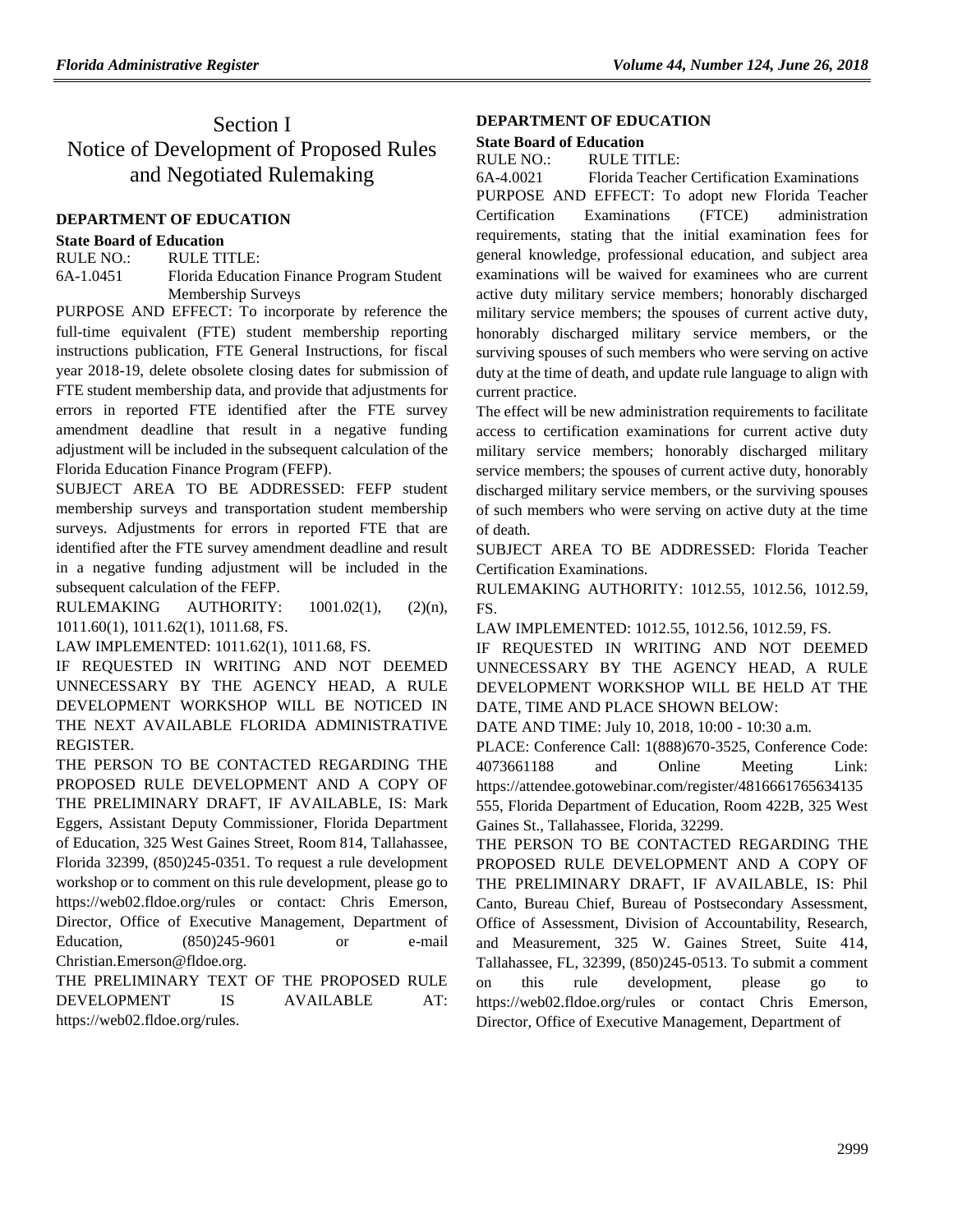| Education,                                | $(850)$ 245-9601 |  | or.       | email |
|-------------------------------------------|------------------|--|-----------|-------|
| Christian.Emerson@fldoe.org.              |                  |  |           |       |
| THE PRELIMINARY TEXT OF THE PROPOSED RULE |                  |  |           |       |
| <b>DEVELOPMENT</b>                        | IS.              |  | AVAILABLE | AT:   |
| https://web02.fldoe.org/rules.            |                  |  |           |       |

#### **[DEPARTMENT OF EDUCATION](https://www.flrules.org/gateway/department.asp?id=6)**

#### **[State Board of Education](https://www.flrules.org/gateway/organization.asp?id=195)**

#### RULE NO.: RULE TITLE:

[6A-4.00821](https://www.flrules.org/gateway/ruleNo.asp?id=6A-4.00821) Florida Educational Leadership Examination PURPOSE AND EFFECT: To adopt new Florida Educational Leadership Examination (FELE) administration requirements, stating that the initial examination fees for general knowledge, professional education, and subject area examinations will be waived for examinees who are current active duty military service members; honorably discharged military service members; the spouses of current active duty, honorably discharged military service members, or the surviving spouses of such members who were serving on active duty at the time of death, and update rule language to align with current practice. The effect will be new administration requirements to facilitate access to certification examinations for current active duty military service members; honorably discharged military service members; the spouses of current active duty, honorably discharged military service members, or the surviving spouses of such members who were serving on active duty at the time of death.

SUBJECT AREA TO BE ADDRESSED: Florida Educational Leadership Examination.

RULEMAKING AUTHORITY: [1012.55,](https://www.flrules.org/gateway/statute.asp?id=1012.55) [1012.56,](https://www.flrules.org/gateway/statute.asp?id=%201012.56) [1012.59,](https://www.flrules.org/gateway/statute.asp?id=%201012.59) FS.

LAW IMPLEMENTED: [1012.55,](https://www.flrules.org/gateway/statute.asp?id=1012.55) [1012.56,](https://www.flrules.org/gateway/statute.asp?id=%201012.56) [1012.59,](https://www.flrules.org/gateway/statute.asp?id=%201012.59) FS.

IF REQUESTED IN WRITING AND NOT DEEMED UNNECESSARY BY THE AGENCY HEAD, A RULE DEVELOPMENT WORKSHOP WILL BE HELD AT THE DATE, TIME AND PLACE SHOWN BELOW:

DATE AND TIME: July 10, 2018, 10:30-11:00 a.m.

PLACE: Conference Call: 1(888)670-3525, Conference Code: 4073661188 and Online Meeting Link: https://attendee.gotowebinar.com/register/2045987021638663 427, Florida Department of Education, Room 422B, 325 West Gaines St., Tallahassee, Florida, 32299.

THE PERSON TO BE CONTACTED REGARDING THE PROPOSED RULE DEVELOPMENT AND A COPY OF THE PRELIMINARY DRAFT, IF AVAILABLE, IS: Phil Canto, Bureau Chief, Bureau of Postsecondary Assessment, Office of Assessment, Division of Accountability, Research, and Measurement, 325 W. Gaines Street, Suite 414, Tallahassee, FL, 32399, (850)245-0513. To submit a comment

on this rule development, please go to https://web02.fldoe.org/rules or contact Chris Emerson, Director, Office of Executive Management, Department of Education, (850) 245-9601 or email Christian.Emerson@fldoe.org.

THE PRELIMINARY TEXT OF THE PROPOSED RULE DEVELOPMENT IS AVAILABLE AT: [https://web02.fldoe.org/rules.](https://web02.fldoe.org/rules)

#### **[DEPARTMENT OF FINANCIAL SERVICES](https://www.flrules.org/gateway/department.asp?id=69)**

#### **[Division of Workers' Compensation](https://www.flrules.org/gateway/organization.asp?id=370)**

RULE NO.: RULE TITLE:

[69L-5.217](https://www.flrules.org/gateway/ruleNo.asp?id=69L-5.217) Civil Penalties and Fines

PURPOSE AND EFFECT: The proposed rule amendment is intended to reduce the penalty structure for self-insured

employers for failing to timely file forms, reports, or documents as required by section  $440.3 \, 8(2)(b)$ , F.S.

SUBJECT AREA TO BE ADDRESSED: Civil Penalties and Fines.

RULEMAKING AUTHORITY: [440.38\(2\)\(b\); 440.385\(6\);](https://www.flrules.org/gateway/statute.asp?id=440.38(2)(b);%20440.385(6);%20440.525(2);%20440.591)  [440.525\(2\); 440.591,](https://www.flrules.org/gateway/statute.asp?id=440.38(2)(b);%20440.385(6);%20440.525(2);%20440.591) FS.

LAW IMPLEMENTED: [440.38\(2\)\(b\); 440.35\(1\),](https://www.flrules.org/gateway/statute.asp?id=440.38(2)(b);%20440.35(1)) (3), (6); 440.525, FS.

IF REQUESTED IN WRITING AND NOT DEEMED UNNECESSARY BY THE AGENCY HEAD, A RULE DEVELOPMENT WORKSHOP WILL BE HELD AT THE DATE, TIME AND PLACE SHOWN BELOW:

DATE AND TIME: July 11, 2018, 10:00 a.m. to 3:00 p.m.

PLACE: Larson Building, Room 116, 200 East Gaines Street, Tallahassee, Fl

Pursuant to the provisions of the Americans with Disabilities Act, any person requiring special accommodations to participate in this workshop/meeting is asked to advise the agency at least 5 days before the workshop/meeting by contacting: Dwayne Manning telephone: (850)413-1784, email: Dwayne.Manning@MyFloridaCFO.com. If you are hearing or speech impaired, please contact the agency using the Florida Relay Service, 1(800)955-8771 (TDD) or 1(800)955- 8770 (Voice).

THE PERSON TO BE CONTACTED REGARDING THE PROPOSED RULE DEVELOPMENT AND A COPY OF THE PRELIMINARY DRAFT, IF AVAILABLE, IS: Dwayne Manning, Insurance Administrator, address:

Bureau of Financial Accountability, Division of Workers' Compensation, 200 East Gaines Street, Tallahassee, FL

32399, telephone: (850)413-1784, email: Dwayne.Manning@MyFloridaCFO.com.

THE PRELIMINARY TEXT OF THE PROPOSED RULE DEVELOPMENT IS AVAILABLE AT NO CHARGE FROM THE CONTACT PERSON LISTED ABOVE.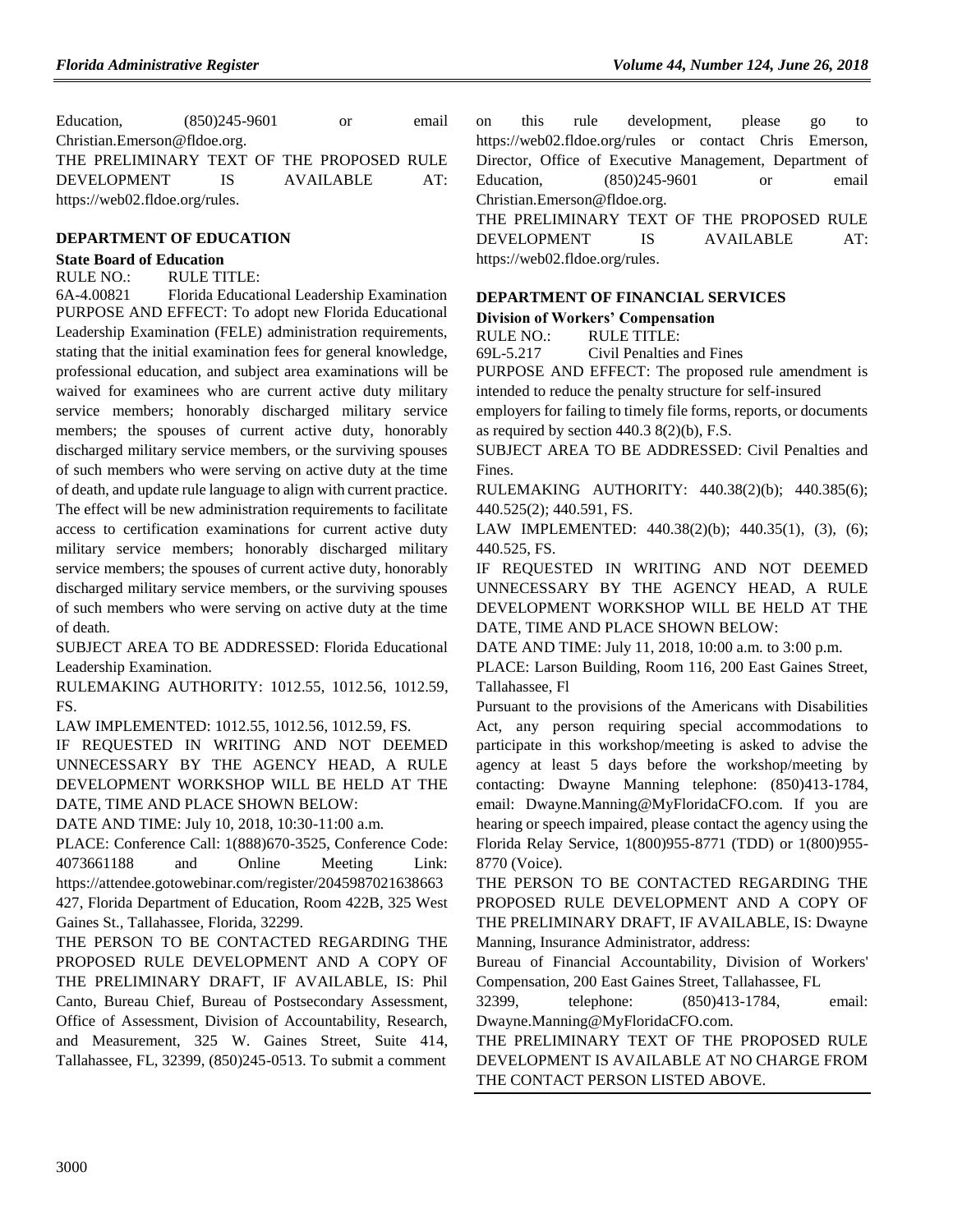# Section II Proposed Rules

#### **[DEPARTMENT OF CORRECTIONS](https://www.flrules.org/gateway/department.asp?id=33)**

RULE NO.: RULE TITLE:

[33-102.201](https://www.flrules.org/gateway/ruleNo.asp?id=33-102.201) Notice of Proposed Rules

PURPOSE AND EFFECT: To remove duplicative statutory language from the rule and clarify the notification to inmates of rulemaking proceedings.

SUMMARY: The amended rule removes duplicative statutory language and clarifies the notification to inmates of the rulemaking process.

SUMMARY OF STATEMENT OF ESTIMATED REGULATORY COSTS AND LEGISLATIVE RATIFICATION:

The Agency has determined that this will not have an adverse impact on small business or likely increase directly or indirectly regulatory costs in excess of \$200,000 in the aggregate within one year after the implementation of the rule. A SERC has not been prepared by the Agency.

Any person who wishes to provide information regarding a statement of estimated regulatory costs, or provide a proposal for a lower cost regulatory alternative must do so in writing within 21 days of this notice.

RULEMAKING AUTHORITY: [120.54\(3\)\(a\),](https://www.flrules.org/gateway/statute.asp?id=120.54(3)(a)) FS.

LAW IMPLEMENTED: [120.54\(3\)\(a\),](https://www.flrules.org/gateway/statute.asp?id=120.54(3)(a)) FS.

IF REQUESTED WITHIN 21 DAYS OF THE DATE OF THIS NOTICE, A HEARING WILL BE SCHEDULED AND ANNOUNCED IN THE FAR.

THE PERSON TO BE CONTACTED REGARDING THE PROPOSED RULE IS: Gregory Hill, Assistant General Counsel, 501 South Calhoun Street, Tallahassee, Florida 32399-2500.

# THE FULL TEXT OF THE PROPOSED RULE IS:

33-102.201 Notification of Rulemaking to Affected Persons and Inmates Notice of Proposed Rules.

(1) Prior notice of adoption, amendment or repeal of a rule shall be made available to persons or parties directly affected by the rule as required in Section 120.54(3), F.S.

(2) Notice to those directly affected by a proposed rule shall be by:

(a) A copy of the proposed rule shall be forwarded to the Joint Administrative Procedures Committee.

(b) Publication in the Florida Administrative Register at least 21 days prior to any proposed hearing.

(c) Posting notice of the intended action on the Department of Corrections website.

 $(2)(d)$  Notice to inmates shall be by posting a Posting by memorandum notice of the intended action on the inmate bulletin boards of all major institutions, annexes, work camps, road prisons, and work release centers throughout the state directing that complete proposed rules are available in each institutional library or office. A copy of the notice shall be circulated among the inmates in all disciplinary, administrative and close management confinement areas of all facilities.

Rulemaking Authority 120.54(3)(a) FS. Law Implemented 120.54(3)(a) FS. History–New 10-8-76, Amended 5-2-85, Formerly 33-12.01, Amended 8-13-97, Formerly 33-12.001, Amended 7-17-08, \_\_\_\_\_\_.

NAME OF PERSON ORIGINATING PROPOSED RULE: Kenneth S. Steely, General Counsel

NAME OF AGENCY HEAD WHO APPROVED THE PROPOSED RULE: Julie L. Jones, Secretary

DATE PROPOSED RULE APPROVED BY AGENCY HEAD: June 13, 2018

DATE NOTICE OF PROPOSED RULE DEVELOPMENT PUBLISHED IN FAR: May 25, 2018

#### **[COMMISSION ON ETHICS](https://www.flrules.org/gateway/department.asp?id=34)**

| <b>RULE NOS.:</b> | <b>RULE TITLES:</b>                      |
|-------------------|------------------------------------------|
| 34-8.002          | General Rules for Filing the CE Form 6 - |
|                   | Full and Public Disclosure of Financial  |
|                   | Interests                                |
| 34-8.008          | Final Filing Using the CE Form 6F        |
| 34-8.202          | General Rules for Filing the CE Form 1 - |
|                   | <b>Statement of Financial Interests</b>  |
| 34-8.208          | Final Filing Using the CE Form 1F        |

PURPOSE AND EFFECT: The purpose of the proposed amendment is to update, clarify, and re-adopt the forms and their instructions incorporated by reference in Chapter 34-8, F.A.C., and to address changes required by law. All of the forms and instructions will reference the 2018 filing year. Rules 34- 8.202 and 34-8.208, F.A.C., are being amended to add to the instructions for CE Form 1 and CE Form 1F that members of the Pinellas County Construction Licensing Board are required to file those forms.

SUMMARY: This rulemaking affects the CE Form 6 - Full and Public Disclosure of Financial Interests; CE Form 6F - Final Full and Public Disclosure of Financial Interests; CE Form 1 - Statement of Financial Interests; CE Form 1F - Final Statement of Financial Interests. The rulemaking also affects instructions for completing those forms.

# SUMMARY OF STATEMENT OF ESTIMATED REGULATORY COSTS AND LEGISLATIVE RATIFICATION:

The Agency has determined that this will not have an adverse impact on small business or likely increase directly or indirectly regulatory costs in excess of \$200,000 in the aggregate within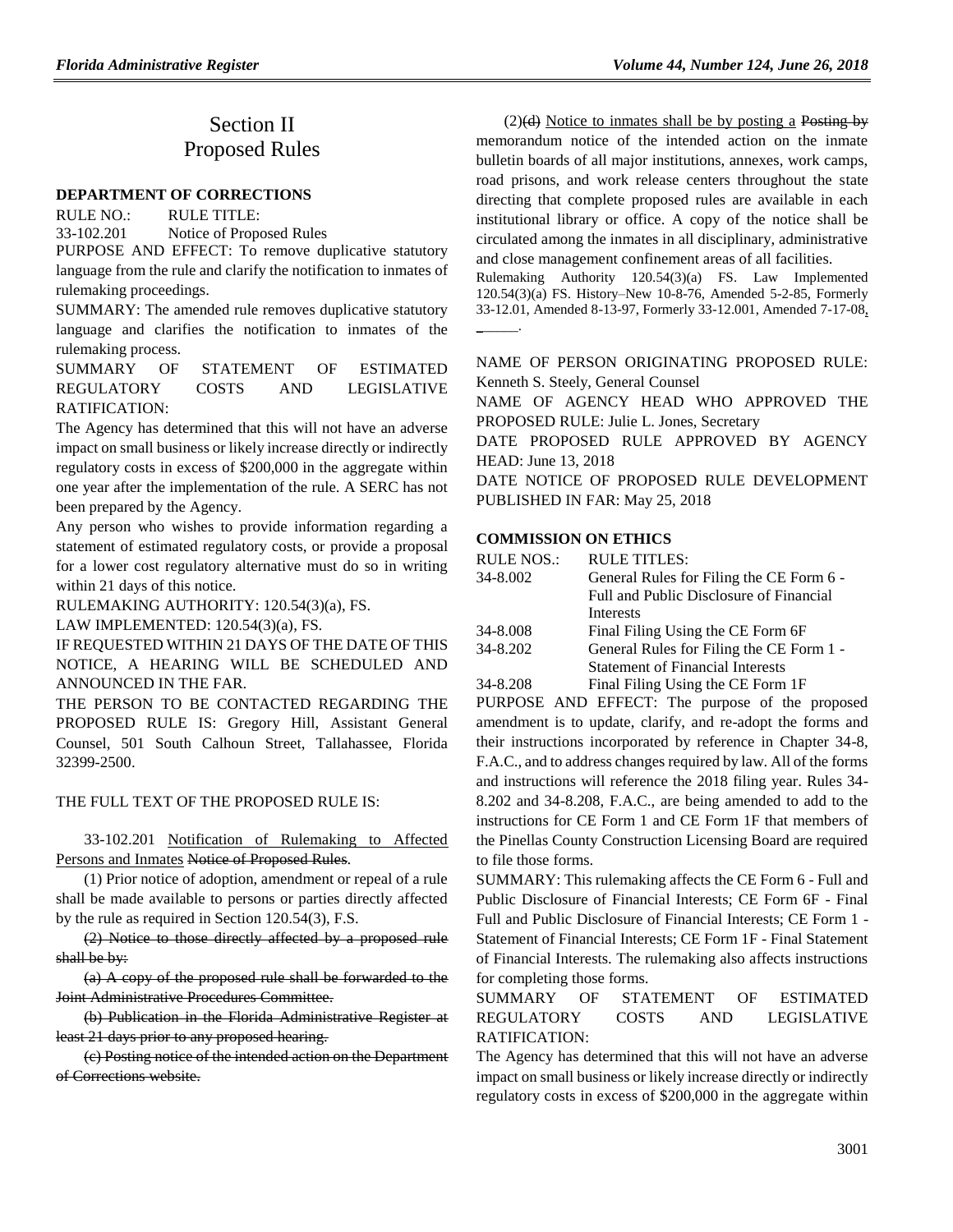one year after the implementation of the rule. A SERC has not been prepared by the Agency.

The Agency has determined that the proposed rule is not expected to require legislative ratification based on the statement of estimated regulatory costs or if no SERC is required, the information expressly relied upon and described herein: Approximately 40,000 persons are required by law to file the CE Form 6 or the CE Form 1 (and related forms) each year, depending on their positions. Other than the amount of time they expend to complete the forms, any economic impact is nominal. The Commission absorbs in its annual budge the costs of printing and distributing its forms.

Any person who wishes to provide information regarding a statement of estimated regulatory costs, or provide a proposal for a lower cost regulatory alternative must do so in writing within 21 days of this notice.

RULEMAKING AUTHORITY: [Art. II, s. 8, Fla. Const.,](https://www.flrules.org/gateway/flconstitution.asp?id=Art.%20II,%20s.%208,%20Fla.%20Const.,)  [112.3144,](https://www.flrules.org/gateway/statute.asp?id=%20112.3144) [112.3145,](https://www.flrules.org/gateway/statute.asp?id=%20112.3145) [112.3147,](https://www.flrules.org/gateway/statute.asp?id=%20112.3147) [112.322,](https://www.flrules.org/gateway/statute.asp?id=%20112.322) FS.

LAW IMPLEMENTED: [Art. II, s. 8, Fla. Const., 112.3144,](https://www.flrules.org/gateway/flconstitution.asp?id=Art.%20II,%20s.%208,%20Fla.%20Const.,) [112.3145,](https://www.flrules.org/gateway/statute.asp?id=%20112.3145) [112.3147,](https://www.flrules.org/gateway/statute.asp?id=%20112.3147) [112.322,](https://www.flrules.org/gateway/statute.asp?id=%20112.322) FS., [Chapter 2018-179, Section](https://www.flrules.org/gateway/lawfl.asp?id=%20Chapter%202018-179,%20Section%201,%20L.O.F.)  [1, L.O.F.](https://www.flrules.org/gateway/lawfl.asp?id=%20Chapter%202018-179,%20Section%201,%20L.O.F.)

A HEARING WILL BE HELD AT THE DATE, TIME AND PLACE SHOWN BELOW:

DATE AND TIME: July 27, 2018, 8:30 a.m.

PLACE: First District Court of Appeal, Third Floor Courtroom, 2000 Drayton Drive, Tallahassee, Florida

THE PERSON TO BE CONTACTED REGARDING THE PROPOSED RULE IS: Betsy Daley, Senior Attorney, Florida Commission on Ethics (850)488-7864.

#### THE FULL TEXT OF THE PROPOSED RULE IS:

34-8.002 General Rules for Filing the CE Form 6 – Full and Public Disclosure of Financial Interests.

(1) Every person who holds an office specified in Rule 34- 8.003, F.A.C., must file full and public disclosure of his or her financial interests with the Commission by July 1 of each year during which he or she is in office, and every person who held an office specified in Rule 34-8.003, F.A.C., on December 31st of a year must file full and public disclosure of his or her financial interests with the Commission by July 1 of the following year, except that candidates who have already filed with a qualifying officer as part of qualifying are not required to also file with the Commission. Full and public disclosure of financial interests means filing a sworn statement showing net worth, assets and liabilities on the form prescribed by the Commission, CE Form 6 – Full and Public Disclosure of Financial Interests, together with either a copy of the person's most recent federal income tax return, including all attachments, or the completed income disclosure portion of CE Form 6. The CE Form 6 (1/2019) (1/2018) http://www.flrules.org/Gateway/reference.asp?No=Ref-08808, is incorporated by reference herein and may be obtained without cost from the Florida Commission on Ethics, P. O. Drawer 15709, Tallahassee, Florida 32317-5709, and may also be downloaded from the Commission's website: www.ethics.state.fl.us. A candidate for an elective office specified in Rule 34-8.003, F.A.C., or otherwise specified by law must file this information prior to or at the time he or she qualifies as a candidate.

(2) through (3) No change.

# PROPOSED EFFECTIVE DATE January 1, 2019.

Rulemaking Authority Art. II, Section 8, Fla. Const., 112.3144, 112.3145, 112.3147, 112.322(9) FS. Law Implemented Art. II, Section 8, Fla. Const., 112.3144, FS. History–New 4-7-77, Amended 10-3-84, Formerly 34-8.02, Amended 8-7-94, 7-2-00, 11-7-01, 1-19-11, 1-1-12, 1-1-13, 1-1-14, 1-1-15, 1-1-16, 1-1-17, 1-1-18, \_\_\_\_.

34-8.008 Final Filing Using the CE Form 6F.

(1) Each person who is required to file full and public disclosure of financial interests shall, within 60 days of leaving his or her public position, file with the Commission a final disclosure statement covering the period between January 1 of the year in which the person leaves and his or her last day in the position, unless he or she takes another position within that 60 day period which requires full and public disclosure. The final filing shall be on the form prescribed by the Commission, CE Form 6F – Final Full and Public Disclosure of Financial Interests. The CE Form 6F (1/2019) (1/2018) http://www.flrules.org/Gateway/reference.asp?No=Ref-08809, is incorporated by reference herein and may be obtained without cost from the Florida Commission on Ethics, P. O. Drawer 15709, Tallahassee, Florida 32317-5709, and may also be downloaded from the Commission's website: www.ethics.state.fl.us.

(2) No change.

# PROPOSED EFFECTIVE DATE January 1, 2019.

Rulemaking Authority 112.3144, 112.3147, 112.322(9) FS. Law Implemented 112.3144(5) FS. History–New 11-7-01, Amended 1-19- 11, 1-1-12, 1-1-13, 1-1-14, 1-1-15, 1-1-16, 1-1-17, 1-1-18, \_\_.

34-8.202 General Rules for Filing the CE Form 1 – Statement of Financial Interests.

(1) A person who was a local officer as defined in Section 112.3145, F.S., on December 31st of a year must file by July 1 of the following year a statement of financial interests on the form prescribed by the Commission, CE Form 1 – Statement of Financial Interests, with the supervisor of elections in the county where he or she permanently resides, or, if the person does not permanently reside in Florida, with the supervisor of elections in the county of his or her agency's headquarters, except that candidates who have already filed with a qualifying officer as part of qualifying are not required to also file with the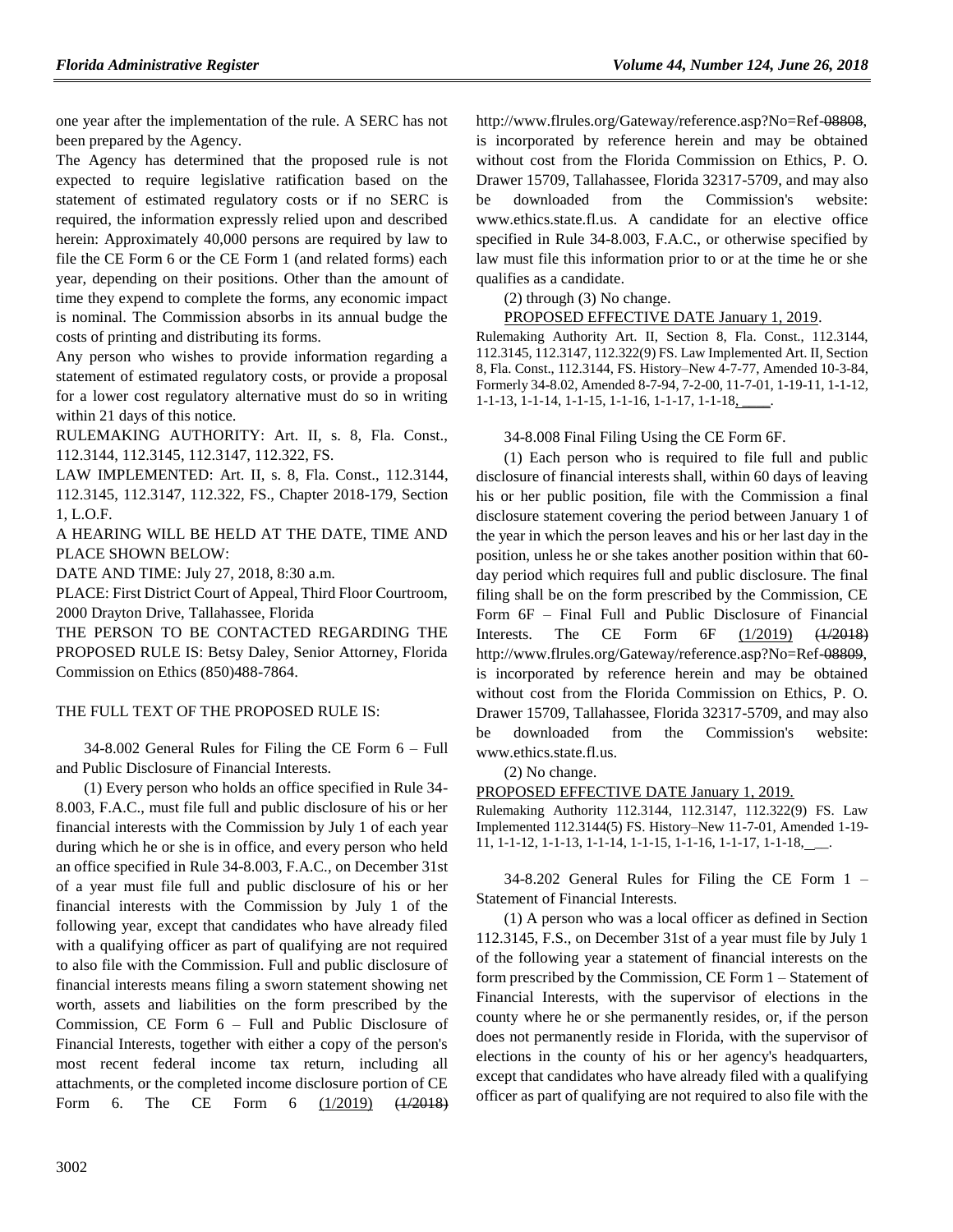Supervisor of Elections. The CE Form 1  $(1/2019)$ (2018) http://www.flrules.org/Gateway/reference.asp?No=Ref -08811, is incorporated by reference herein and may be obtained without cost from the Florida Commission on Ethics, P. O. Drawer 15709, Tallahassee, Florida 32317-5709, and may also be downloaded from the Commission's website: www.ethics.state.fl.us.

(2) through (6) No change.

PROPOSED EFFECTIVE DATE January 1, 2019.

Rulemaking Authority 112.3145, 112.3147, 112.322(9) FS. Law Implemented 112.3145 FS, Ch. 2017-76, Section 1, LOF Ch. 2018- 179, Section 1, LOF. History–New 11-7-01, Amended 1-19-11, 1-1- 12, 1-1-13, 1-1-14, 1-1-15, 1-1-16, 1-1-17, 1-1-18, \_\_\_\_.

34-8.208 Final Filing Using the CE Form 1F.

(1) No change.

(2) The final filing shall be on the form prescribed by the Commission, CE Form 1F – Final Statement of Financial Interests. The CE Form 1F (1/2019) (1/2018) http://www.flrules.org/Gateway/reference.asp?No=Ref-08812, is incorporated by reference herein and may be obtained without cost from the Florida Commission on Ethics, P. O. Drawer 15709, Tallahassee, Florida 32317-5709, and may also be downloaded from the Commission's website: www.ethics.state.fl.us.

(3) through (4) No change.

PROPOSED EFFECTIVE DATE January 1, 2019.

Rulemaking Authority 112.3145, 112.3147, 112.322(9) FS. Law Implemented 112.3145(2)(b) FS, Ch. 2017-76, Section 1, LOF Ch. 2018-179, Section 1, LOF. History–New 11-7-01, Amended 1-19-11, 1-1-12, 1-1-13, 1-1-14, 1-1-15, 1-1-16, 1-1-17, 1-1-18, \_\_\_\_.

NAME OF PERSON ORIGINATING PROPOSED RULE: Betsy Daley, Senior Attorney, Florida Commission on Ethics (850) 488-7864.

NAME OF AGENCY HEAD WHO APPROVED THE PROPOSED RULE: Virlindia Doss, Executive Director, Florida Commission on Ethics.

DATE PROPOSED RULE APPROVED BY AGENCY HEAD: June 22, 2018

DATE NOTICE OF PROPOSED RULE DEVELOPMENT PUBLISHED IN FAR: June 25, 2018

#### **[DEPARTMENT OF CHILDREN AND FAMILIES](https://www.flrules.org/gateway/department.asp?id=65)**

### **[Family Safety and Preservation Program](https://www.flrules.org/gateway/organization.asp?id=342)**

RULE NO.: RULE TITLE: [65C-29.002](https://www.flrules.org/gateway/ruleNo.asp?id=65C-29.002) Reports of Child Abuse, Neglect or Abandonment

PURPOSE AND EFFECT: The Department intends to amend rule 65C-29.002, F.A.C., to clarify when complaints concerning infants or children in automobiles who are not in legally required child restraint devices constitute reports of abuse, neglect or abandonment that must be investigated or when such complaints only require a community referral. In addition, the amendments will clarify how calls to the Hotline regarding placement disruptions and failure to comply with case plans will be treated.

SUMMARY: The rule will specify the circumstances when complaints concerning infants or children in automobiles who are not in legally required child restraint devices must be investigated. Additionally, calls to the Hotline regarding placement disruptions and failure to comply with case plans will be accepted as Foster Care Referrals.

### SUMMARY OF STATEMENT OF ESTIMATED REGULATORY COSTS AND LEGISLATIVE RATIFICATION:

The Agency has determined that this will not have an adverse impact on small business or likely increase directly or indirectly regulatory costs in excess of \$200,000 in the aggregate within one year after the implementation of the rule. A SERC has not been prepared by the Agency.

The Agency has determined that the proposed rule is not expected to require legislative ratification based on the statement of estimated regulatory costs or if no SERC is required, the information expressly relied upon and described herein: The Department used a checklist to conduct an economic analysis and determine if there is an adverse impact or regulatory costs associated with this rule that exceeds the criteria in section 120.541(2)(a), F.S. Based upon this analysis, the Department has determined that the proposed rule is not expected to require legislative ratification.

Any person who wishes to provide information regarding a statement of estimated regulatory costs, or provide a proposal for a lower cost regulatory alternative must do so in writing within 21 days of this notice.

RULEMAKING AUTHORITY: [39.012,](https://www.flrules.org/gateway/statute.asp?id=39.012) [39.0121,](https://www.flrules.org/gateway/statute.asp?id=%2039.0121) FS.

LAW IMPLEMENTED: [39.201,](https://www.flrules.org/gateway/statute.asp?id=39.201) FS.

IF REQUESTED WITHIN 21 DAYS OF THE DATE OF THIS NOTICE, A HEARING WILL BE SCHEDULED AND ANNOUNCED IN THE FAR.

THE PERSON TO BE CONTACTED REGARDING THE PROPOSED RULE IS: Jodi Abramowitz. Jodi can be reached at (850)717-4470 or Jodi.Abramowitz@myflfamilies.com.

#### THE FULL TEXT OF THE PROPOSED RULE IS:

65C-29.002 Reports of Child Abuse, Neglect or Abandonment.

(1) through (4) No change.

(5) The Florida Abuse Hotline shall process and document all allegations reported.

(a) No change.

(b) The Florida Abuse Hotline counselor shall determine if the caller is reporting the exact same incident as that contained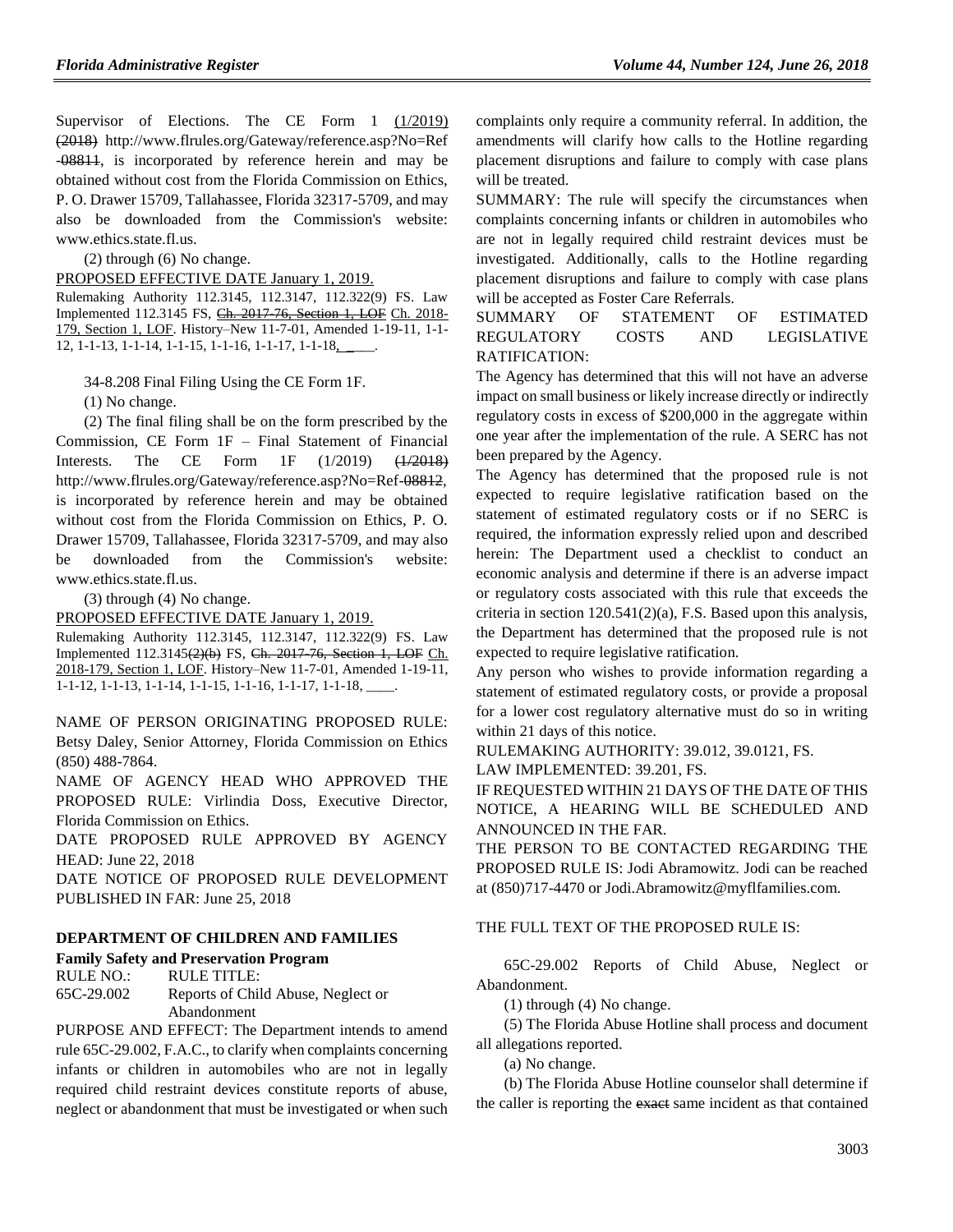in a prior closed report. If the current allegations do not offer new information, additional subjects, new evidence, or additional allegations or incidents, a new report shall not be generated.

(c) No change.

(6) Depending upon the timing and type of information received, reports shall be entered into the statewide automated child welfare information system as "Initial" investigations, "Additional" investigations, or "Supplemental" reports.

(a) through (d) No change.

(e) The following do not constitute reports of abuse, neglect or abandonment but callers shall be given appropriate community referral information if available:

1. through 2. No change.

3. Complaints concerning infants or children in automobiles who are not in legally required child restraint devices unless one or more of the following circumstances are present:

a. The parent or legal guardian was charged with driving under the influence of drugs or alcohol.

b. The parent or legal guardian received a traffic citation(s) for reckless driving.

c. A child was seriously injured or killed during an accident.

4. through 10. No change.

11. Calls from case managers regarding the placement disruption of a child in out-of-home care, whether the child is in a licensed or non-licensed placement, shall be accepted by the Florida Abuse Hotline as foster care referrals. However, if the placement disruption is as a result of an incident of child abuse, neglect or abandonment by the placement caregiver, a report of child maltreatment shall be accepted by the Florida Abuse Hotline.

12. Calls from case managers regarding a family's failure to comply with the conditions of the voluntary or court-ordered case plan, unless such failure has resulted in a new incident of abuse or neglect, shall be accepted by the Florida Abuse Hotline as foster care referrals. This includes calls involving postplacement supervision case management issues.

13. through 14. No change.

Rulemaking Authority 39.012, 39.0121 FS. Law Implemented 39.201 FS. History–New 5-4-06, Amended 12-31-14<sub>,</sub>

NAME OF PERSON ORIGINATING PROPOSED RULE: John Harper

NAME OF AGENCY HEAD WHO APPROVED THE PROPOSED RULE: Mike Carroll

DATE PROPOSED RULE APPROVED BY AGENCY HEAD: June 17, 2018

DATE NOTICE OF PROPOSED RULE DEVELOPMENT PUBLISHED IN FAR: June 25, 2018

# **[FISH AND WILDLIFE CONSERVATION](https://www.flrules.org/gateway/department.asp?id=68)  [COMMISSION](https://www.flrules.org/gateway/department.asp?id=68)**

## **[Freshwater Fish and Wildlife](https://www.flrules.org/gateway/organization.asp?id=347)**

| RULE NO.:  | RULE TITLE:                               |
|------------|-------------------------------------------|
| 68A-13.003 | Hunting Regulations for Ducks, Geese, and |
|            | Coots                                     |

PURPOSE AND EFFECT: The purpose of the proposed rule amendment is to update the regulations for taking ducks, geese, and coots to conform with federal regulations. The effect of the proposed rule amendment would be to increase the daily bag limit for pintail ducks from one to two.

SUMMARY: The proposed rule amendment updates the hunting regulations pertaining to the daily bag limit of pintail ducks.

SUMMARY OF STATEMENT OF ESTIMATED REGULATORY COSTS AND LEGISLATIVE RATIFICATION:

The Agency has determined that this will not have an adverse impact on small business or likely increase directly or indirectly regulatory costs in excess of \$200,000 in the aggregate within one year after the implementation of the rule. A SERC has not been prepared by the Agency.

The Agency has determined that the proposed rule is not expected to require legislative ratification based on the statement of estimated regulatory costs or if no SERC is required, the information expressly relied upon and described herein: The nature of the rule and the preliminary analysis conducted to determine whether a SERC was required.

Any person who wishes to provide information regarding a statement of estimated regulatory costs, or provide a proposal for a lower cost regulatory alternative must do so in writing within 21 days of this notice.

RULEMAKING AUTHORITY: [Article IV, Section 9, Florida](https://www.flrules.org/gateway/flconstitution.asp?id=Article%20IV,%20Section%209,%20Florida%20Constitution.)  [Constitution.](https://www.flrules.org/gateway/flconstitution.asp?id=Article%20IV,%20Section%209,%20Florida%20Constitution.)

LAW IMPLEMENTED: [Article IV, Section 9, Florida](https://www.flrules.org/gateway/flconstitution.asp?id=Article%20IV,%20Section%209,%20Florida%20Constitution)  [Constitution](https://www.flrules.org/gateway/flconstitution.asp?id=Article%20IV,%20Section%209,%20Florida%20Constitution)

IF REQUESTED WITHIN 21 DAYS OF THE DATE OF THIS NOTICE, A HEARING WILL BE HELD AT THE DATE, TIME AND PLACE SHOWN BELOW:

DATE AND TIME: September 26 - 27, 2018, 8:30 a.m. to 5:00 p.m., each day.

PLACE: Florida Public Safety Institute Conference Center, 85 Academy Drive, Havana, Florida 32333

Pursuant to the provisions of the Americans with Disabilities Act, any person requiring special accommodations to participate in this workshop/meeting is asked to advise the agency at least 5 days before the workshop/meeting by contacting: the ADA Coordinator, at (850)488-6411. If you are hearing or speech impaired, please contact the agency by calling (850)488-9542.. If you are hearing or speech impaired,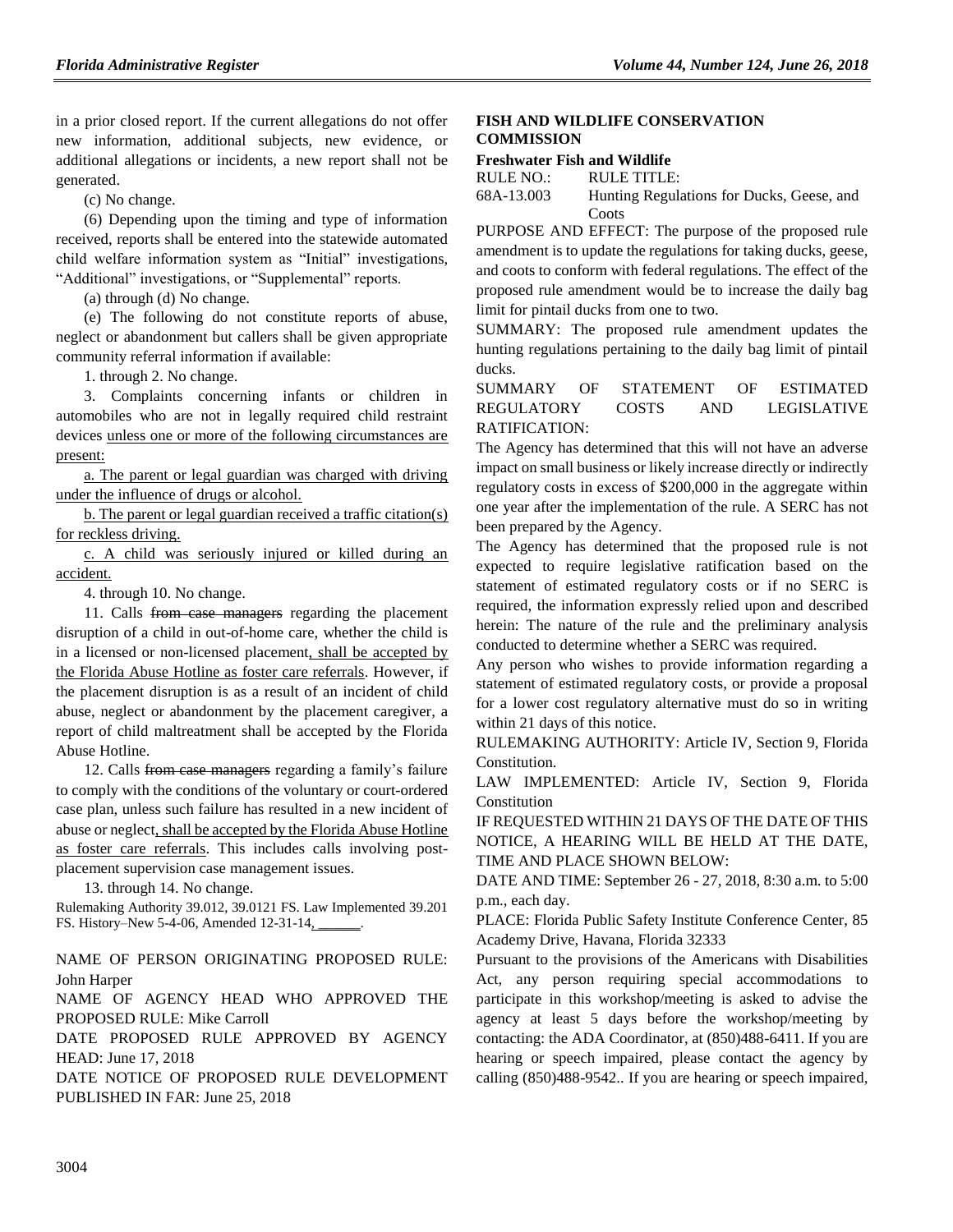please contact the agency using the Florida Relay Service, 1(800)955-8771 (TDD) or 1(800)955-8770 (Voice).

THE PERSON TO BE CONTACTED REGARDING THE PROPOSED RULE IS: Morgan Richardson, Director, Division of Hunting and Game Management, Fish and Wildlife Conservation Commission, 620 South Meridian Street, Tallahassee, Florida 32399-1600.

#### THE FULL TEXT OF THE PROPOSED RULE IS:

68A-13.003 Hunting Regulations for Ducks, Geese, and Coots.

The Commission has approved the following regulations and bag limits for taking ducks, geese, and coots:

 $(1)(a)$  through  $(e)$  No change.

(f) Limits: The possession limit for ducks and coots shall be three days' bag limit. There shall be no possession limit for light geese. Light geese include only snow (including blue) and Ross' geese.

1. Ducks: The daily bag limit for ducks is six, including no more than four mallards, of which only two can be females, two scaup, four scoters, four eiders, four long-tailed ducks, three wood ducks, two redheads, one two pintails, two canvasbacks, two black ducks, one Florida duck (mottled duck), and one fulvous whistling-duck. In addition to the daily bag limit for ducks, the daily bag limit for mergansers is five, only two of which may be hooded mergansers.

2. through 3. No change.

(2) through (5) No change.

Rulemaking Authority Art. IV, Sec. 9, Fla. Const. Law Implemented Art. IV, Sec. 9, Fla. Const. History–New 8-1-79, Amended 10-23-79, 8-19-80, 9-29-81, 8-30-82, 7-27-83, 8-13-84, 8-13-85, 10-1-85, Formerly 39-13.03, Amended 8-5-86, 8-24-87, 8-18-88, 12-12-88, 8- 17-89, 10-30-89, 8-9-90, 10-31-90, 8-22-91, 10-31-91, 8-23-92, 10- 22-92, 9-2-93, 10-28-93, 11-6-94, 10-23-95, 10-20-96, 8-7-97, 10-28- 97, 11-12-98, 6-23-99, Formerly 39-13.003, Amended 11-7-00, 5-13- 02, 5-1-03, 7-1-04, 7-1-05, 2-1-06, 7-1-06, 1-9-07, 1-8-08, 7-1-08, 1- 6-09, 1-19-10, 7-1-10, 1-5-11, 3-25-12, 2-12-13, 1-23-14, 1-19-15, 12- 21-15, 7-1-16, 7-1-17, .

BE ADVISED THAT THESE PROPOSED RULES MAY BE FILED FOR ADOPTION AS SOON AS POSSIBLE FOLLOWING THE COMMISSION MEETING AT WHICH THEY ARE CONSIDERED IF THE RULES ARE NOT CHANGED. IF CHANGED, THE RULES MAY BE FILED AS SOON AS POSSIBLE AFTER PUBLICATION OF A NOTICE OF CHANGE IN THE F.A.R.

NAME OF PERSON ORIGINATING PROPOSED RULE: Morgan Richardson, Director, Division of Hunting and Game Management, Fish and Wildlife Conservation Commission, 620 South Meridian Street, Tallahassee, Florida 32399-1600.

NAME OF AGENCY HEAD WHO APPROVED THE PROPOSED RULE: Florida Fish and Wildlife Conservation Commission.

DATE PROPOSED RULE APPROVED BY AGENCY HEAD: June 19, 2018

DATE NOTICE OF PROPOSED RULE DEVELOPMENT PUBLISHED IN FAR: January 5, 2018

# Section III Notice of Changes, Corrections and **Withdrawals**

### **[DEPARTMENT OF AGRICULTURE AND CONSUMER](https://www.flrules.org/gateway/department.asp?id=5)  [SERVICES](https://www.flrules.org/gateway/department.asp?id=5)**

#### **[Division of Licensing](https://www.flrules.org/gateway/organization.asp?id=756)**

| Dividion of Encembers |                                        |
|-----------------------|----------------------------------------|
| RULE NO.:             | <b>RULE TITLE:</b>                     |
| 5N-1.140              | Security Officer, Recovery Agent and   |
|                       | Private Investigative Intern School    |
|                       | Curriculum; Examinations; Retention of |
|                       | Records                                |
|                       | <b>NOTICE OF CORRECTION</b>            |

Notice is hereby given that the following correction has been made to the proposed rule in Vol. 44 No. 64, April 2, 2018 issue of the Florida Administrative Register.

As should have been stated in the Notice of Proposed Rule, the Agency has determined that this rule will not have an adverse impact on small business or likely increase directly or indirectly regulatory costs in excess of \$200,000 in the aggregate within one year after the implementation of the rule. A SERC has not been prepared by the agency. The Agency has determined that the proposed rule is not expected to require legislative ratification based on the information expressly relied upon and described herein: The Department's economic analysis of the adverse impact or potential regulatory costs of the proposed rule did not exceed any of the criteria established in Section 120.541(2)(a), Florida Statutes. The 2017 legislative changes did not result in an increase of licensing fees.

# **[DEPARTMENT OF AGRICULTURE AND CONSUMER](https://www.flrules.org/gateway/department.asp?id=5)  [SERVICES](https://www.flrules.org/gateway/department.asp?id=5)**

#### **[Division of Licensing](https://www.flrules.org/gateway/organization.asp?id=756)**

| <b>RULE NO.:</b> | <b>RULE TITLE:</b>                     |
|------------------|----------------------------------------|
| $5N-1.140$       | Security Officer, Recovery Agent and   |
|                  | Private Investigative Intern School    |
|                  | Curriculum; Examinations; Retention of |
|                  | Records                                |
|                  | NOTICE OF CHANGE                       |

Notice is hereby given that the following changes have been made to the proposed rule in accordance with subparagraph 120.54(3)(d)1., F.S., published in Vol. 44 No. 64, April 2, 2018 issue of the Florida Administrative Register.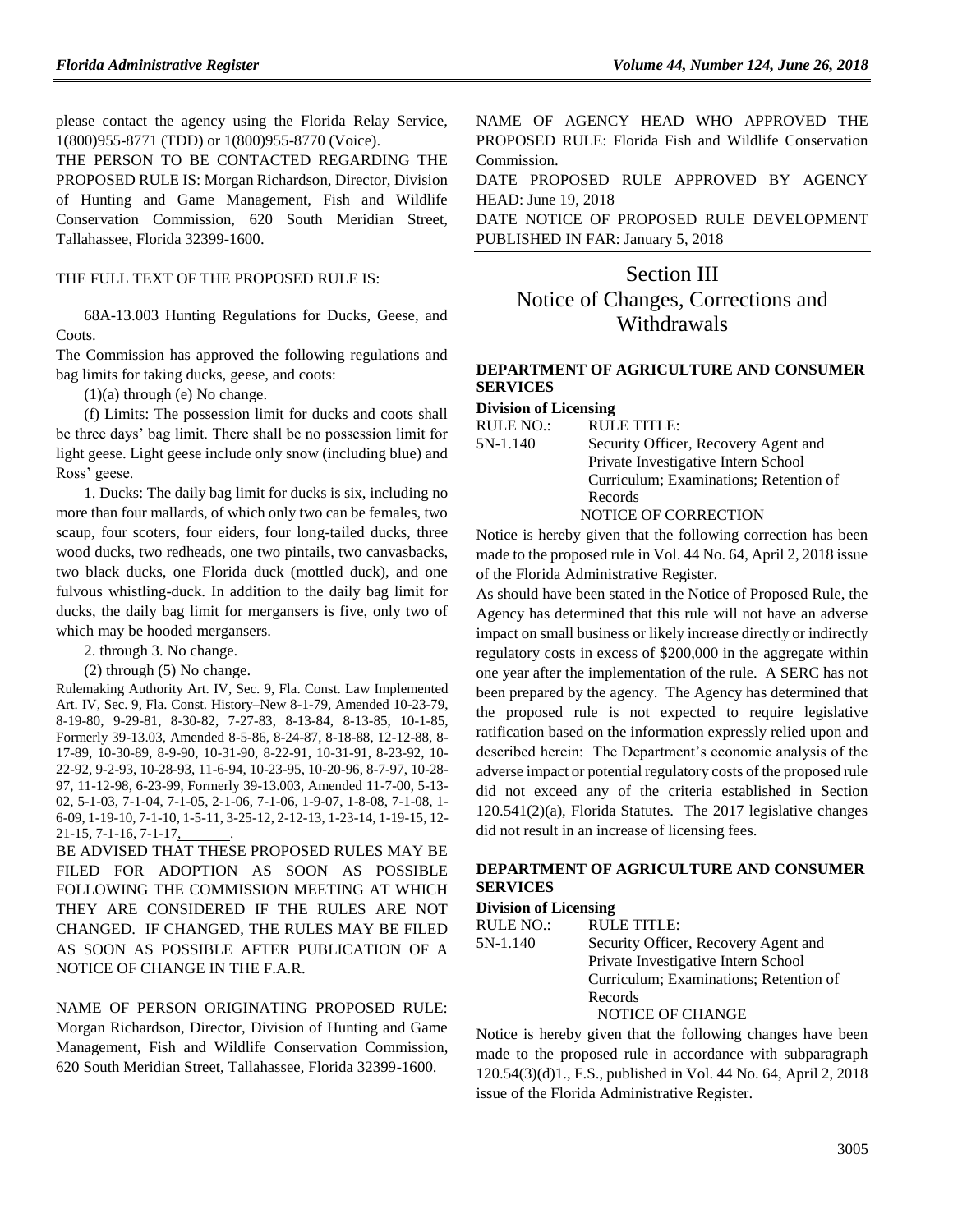[5N-1.140](https://www.flrules.org/gateway/ruleNo.asp?id=5N-1.142) Security Officer, Recovery Agent and Private Investigative Intern School Curriculum; Examinations; Retention of Records

(1) Security Officer Schools and Training Facilities.

(a) A security officer school or training facility shall teach, at a minimum, and the students shall attend classes in the subject areas as set forth in the Security Officer Training Curriculum Guide PXXXX (06/2018) (12/2017), which is hereby incorporated by reference and can be obtained at [http://www.flrules.org/Gateway/reference.asp?No=Ref-,](http://www.flrules.org/Gateway/reference.asp?No=Ref-) or from the Division of Licensing at the addresses listed in rule 5N-1.100, F.A.C. of this chapter The security officer curriculum shall consist of 40 hours of instruction.

(b) Throughout or upon completion of the required curriculum, schools and training facilities shall administer testing of not less than 2 hours in duration. The examination(s) shall be approved by the Division as meeting the content criteria of paragraph (a) and the Security Officer Training Curriculum Guide. Such examination(s) shall consist of 170 questions in total on the subjects contained in the Security Officer Training Curriculum Guide.

(c) through (d) No change.

(e) An individual who satisfies any criteria under paragraphs  $5N-1.138(1)(e)$  (g), F.A.C., is deemed to have met the training requirement of Section 493.6303(4), F.S. (e) An individual who satisfies any criteria under paragraphs 5N- $1.138(1)(e)$  (g), F.A.C., is deemed to have met the training requirement of Section 493.6303(4), F.S.

(2) Recovery Agent Schools and Training Facilities.

(a) Class E and EE applicants must complete 40 hours of training before they may be licensed. A recovery agent school or training facility shall teach, at a minimum, and the students shall attend classes in the subject areas as set forth in the Recovery Agent and Recovery Agent Intern Agent/Intern Curriculum Guide PXXXX (Rev. 06/2018) (Rev. 02/2018), which is hereby incorporated by reference and can be obtained a[t http://www.flrules.org/Gateway/reference.asp?No=Ref-,](http://www.flrules.org/Gateway/reference.asp?No=Ref-) or from the Division of Licensing at the addresses listed in rule 5N-1.100, F.A.C. of this chapter.

(b) Upon completion of the required curriculum, schools and training facilities shall administer a final examination of not less than 1 hour in duration. The examination shall be approved by the Division as meeting the content criteria of paragraph (a) and the Recovery Agent and Recovery Agent Intern Agent/Intern Curriculum Guide. Such examination shall consist of 100 questions in total on subjects contained in the Recovery Agent and Recovery Agent Intern Agent/Intern Curriculum Guide.

(c) No change.

(3) No change.

 $(4)(a)$  through  $(b)$  No change.

(c) Institutions providing private investigative intern courses shall teach, at a minimum, the subject areas set forth in the Private Investigator Investigative Intern Training Curriculum Guide PXXXX, (Rev. 06/2018) (Rev. 12/2017), which is hereby incorporated by reference and can be obtained a[t http://www.flrules.org/Gateway/reference.asp?No=Ref-,](http://www.flrules.org/Gateway/reference.asp?No=Ref-) or from the Division of Licensing at the addresses listed in rule 5N-1.100 of this chapter. Private investigative intern courses may be provided by face-to-face presentation, on-line technology, or home study. Whatever the mode of instruction, students shall attend or participate in sessions or classes in accordance with statutes, rules and procedures of the Florida Department of Education.

(d) Institutions shall verify the identity of an intern following procedures of the Florida Department of Education before the examination is taken. The examination shall consist of 170 questions, and 128 correct answers shall be a passing score. No more than 50% of the questions may be true or false questions.

(5) No change.

Rulemaking Authority 493.6203(5), 493.6203(6), 493.6303(4), 493.6304(3), 493.6403(2), 493.6406(3) FS. Law Implemented 493.6203(5), 493.6203(6), 493.6303(4), 493.6304(3), 493.6403(2), 493.6406(3) FS. History–New 10-1-91, Amended 2-18-93, 7-6-93, 10- 6-93, 12-5-94, 7-31-96, Formerly 1C-3.140, Amended 1-1-05, 1-1-08,  $8-26-08$ ,

#### **[DEPARTMENT OF HEALTH](https://www.flrules.org/gateway/department.asp?id=64)**

#### **[Division of Emergency Preparedness and Community](https://www.flrules.org/gateway/organization.asp?id=832)  [Support](https://www.flrules.org/gateway/organization.asp?id=832)**

| <b>RULE NOS.:</b> | <b>RULE TITLES:</b>                       |
|-------------------|-------------------------------------------|
| 64J-1.001         | Definitions                               |
| 64J-1.004         | <b>Medical Direction</b>                  |
| 64J-1.008         | <b>Emergency Medical Technician</b>       |
| 64J-1.009         | Paramedic                                 |
| 64J-1.011         | <b>Involuntary Inactive Certification</b> |
| 64J-1.020         | <b>Training Programs</b>                  |
|                   | <b>NOTICE OF CORRECTION</b>               |
|                   |                                           |

Notice is hereby given that the following correction has been made to the proposed rule in Vol. 43 No. 126, June 29, 2017 issue of the Florida Administrative Register.

Purpose and Effect: Correct reference to chapter law 2016-941 to read 2016-930.

64J-1.004: Add section 401.2701 as law implemented.

64J-1.008: Add sections 401.273 and 456.017 as law implemented.

64J-1.009: Add section 456.017 as law implemented.

64J-1.011(5), Form DH 5023-MQA –

Page 2, Number 3: Correct citation to "Florida Administrative Code Rule 64J-1.008) (2)(a)" to "Florida Administrative Code  $64J-1.008(2)(a)$ ."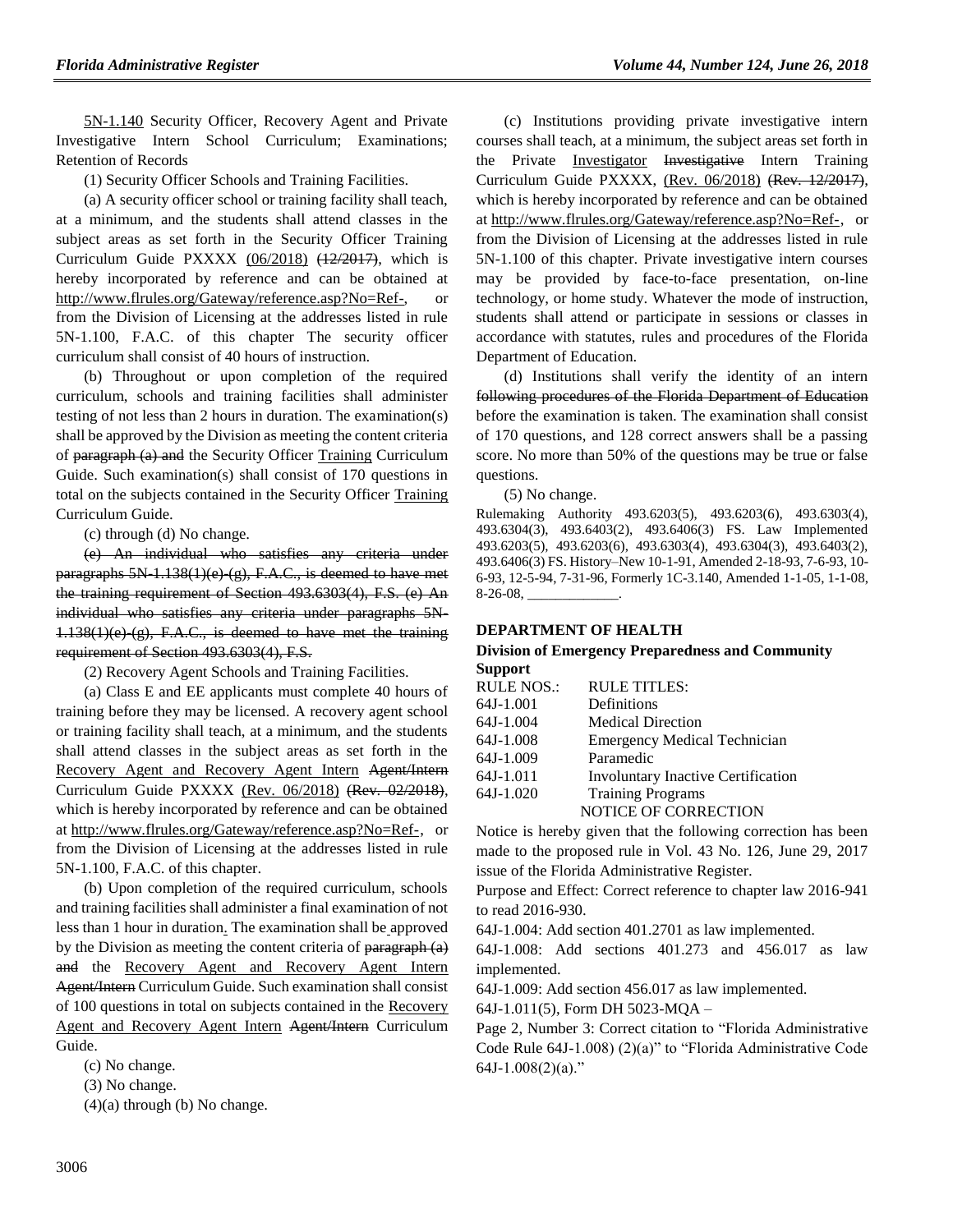Page 2, Number 4: Correct citation to "Florida Administrative Code Rule 64J-1.009) (2)(a)" to "Florida Administrative Code  $64J-1.009(2)(a)$ ."

64J-1.020: Add section 401.2701 as rulemaking authority and law implemented.

# Section IV Emergency Rules

# NONE

# Section V Petitions and Dispositions Regarding Rule Variance or Waiver

[DEPARTMENT OF BUSINESS AND PROFESSIONAL](https://www.flrules.org/gateway/department.asp?id=61)  [REGULATION](https://www.flrules.org/gateway/department.asp?id=61)

[Division of Hotels and Restaurants](https://www.flrules.org/gateway/organization.asp?id=249)

RULE NO.: RULE TITLE:

[61C-1.004](https://www.flrules.org/gateway/ruleNo.asp?id=61C-1.004) General Sanitation and Safety Requirements

NOTICE IS HEREBY GIVEN that on June 25, 2018, the Florida Department of Business and Professional Regulation, Division of Hotels and Restaurants, received a petition for an Emergency Variance for paragraph 61C-1.004(1)(a), Florida Administrative Code and Paragraph 5-202.11(A), 2009 FDA Food Code from Dragon Breath, LLC located in Orlando. The above referenced F.A.C. addresses the requirement that each establishment have an approved plumbing system installed to transport potable water and wastewater. They are requesting to utilize holding tanks to provide potable water and to collect wastewater at the three compartment sink and the handwash sink.

The Division of Hotels and Restaurants will accept comments concerning the Petition for 5 days from the date of publication of this notice. To be considered, comments must be received before 5:00 p.m.

A copy of the Petition for Variance or Waiver may be obtained by contacting: Daisy.Aleman@myfloridalicense.com, Division of Hotels and Restaurants, 2601 Blair Stone Road, Tallahassee, Florida 32399-1011.

[DEPARTMENT OF BUSINESS AND PROFESSIONAL](https://www.flrules.org/gateway/department.asp?id=61)  [REGULATION](https://www.flrules.org/gateway/department.asp?id=61)

[Division of Hotels and Restaurants](https://www.flrules.org/gateway/organization.asp?id=249)

RULE NO.: RULE TITLE:

[61C-1.004](https://www.flrules.org/gateway/ruleNo.asp?id=61C-1.004) General Sanitation and Safety Requirements

NOTICE IS HEREBY GIVEN that on June 25, 2018, the Florida Department of Business and Professional Regulation, Division of Hotels and Restaurants, received a petition for an Emergency Variance for paragraph 61C-1.004(1)(a), Florida Administrative Code and Paragraph 5-202.11(A), 2009 FDA Food Code from Nitro Puffs located in Vero Beach. The above referenced F.A.C. addresses the requirement that each establishment have an approved plumbing system installed to transport potable water and wastewater. They are requesting to utilize holding tanks to provide potable water and to collect wastewater at the three compartment sink and the handwash sink.

The Division of Hotels and Restaurants will accept comments concerning the Petition for 5 days from the date of publication of this notice. To be considered, comments must be received before 5:00 p.m.

A copy of the Petition for Variance or Waiver may be obtained by contacting: Daisy.Aleman@myfloridalicense.com, Division of Hotels and Restaurants, 2601 Blair Stone Road, Tallahassee, Florida 32399-1011.

[DEPARTMENT OF BUSINESS AND PROFESSIONAL](https://www.flrules.org/gateway/department.asp?id=61)  [REGULATION](https://www.flrules.org/gateway/department.asp?id=61)

[Division of Hotels and Restaurants](https://www.flrules.org/gateway/organization.asp?id=249)

RULE NO.: RULE TITLE:

[61C-4.010](https://www.flrules.org/gateway/ruleNo.asp?id=61C-4.010) Sanitation and Safety Requirements

NOTICE IS HEREBY GIVEN that on June 25, 2018, the Florida Department of Business and Professional Regulation, Division of Hotels and Restaurants, received a petition for an Emergency Variance for paragraph 61C-1.004(2)(a), Florida Administrative Code, subsection 61C-4.010(7), Florida Administrative Code, subsection 61C-4.010(6), Florida Administrative Code, and section 6-402.11, 2009 FDA Food Code from Mayorga Callejas Corp. located in Clearwater. The above referenced F.A.C. addresses the requirement that at least one accessible bathroom be provided for use by customers and employees. They are requesting to share the bathrooms located within a nearby establishment under a different ownership for use by customers and employees.

The Division of Hotels and Restaurants will accept comments concerning the Petition for 5 days from the date of publication of this notice. To be considered, comments must be received before 5:00 p.m.

A copy of the Petition for Variance or Waiver may be obtained by contacting: Daisy.Aleman@myfloridalicense.com

Division of Hotels and Restaurants, 2601 Blair Stone Road, Tallahassee, Florida 32399-1011.

# [DEPARTMENT OF BUSINESS AND PROFESSIONAL](https://www.flrules.org/gateway/department.asp?id=61)  [REGULATION](https://www.flrules.org/gateway/department.asp?id=61)

[Construction Industry Licensing Board](https://www.flrules.org/gateway/organization.asp?id=274)

RULE NO.: RULE TITLE:

[61G4-16.005D](https://www.flrules.org/gateway/ruleNo.asp?id=61G4-16.005)uration of Validity

NOTICE IS HEREBY GIVEN that on June 14, 2018, the Construction Industry Licensing Board, received a petition for variance and waiver, filed by Anthony S. Bono. The Petitioner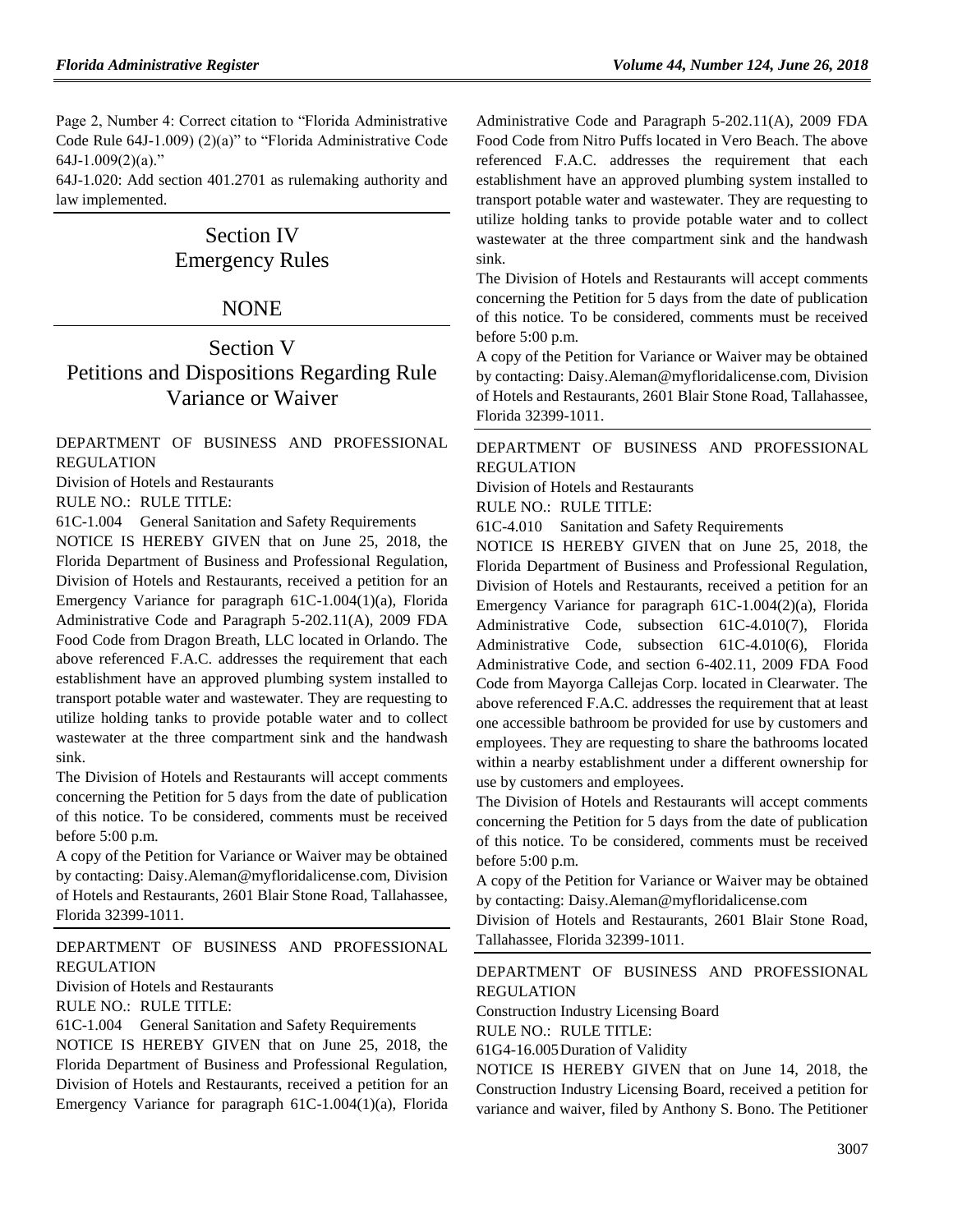is seeking a variance or waiver of Rule 61G4-16.005, F.A.C., which requires for the purpose of certification, a passing grade shall be valid only for a period of four (4) years from the date of the most recently passed portion of the exam. Comments on this petition should be filed with Construction Industry Licensing Board, 2601 Blair Stone Road, Tallahassee, FL 32399-1039, within 14 days of publication of this notice.

A copy of the Petition for Variance or Waiver may be obtained by contacting: Daniel Biggins, Executive Director, Construction Industry Licensing Board, at above address or telephone: (850)487-1395, or by electronic mail – Donald.Shaw@myfloridalicense.com.

#### [DEPARTMENT OF HEALTH](https://www.flrules.org/gateway/department.asp?id=64)

#### [Board of Nursing](https://www.flrules.org/gateway/organization.asp?id=332)

NOTICE IS HEREBY GIVEN that on June 20, 2018, the Board of Nursing, received a petition for Christina Williams, seeking a variance or waiver of 64B9-3.002 regarding a completed Practical Nurse Equivalence (PNEQ) Application Letter to get certification to take the licensure examination. Comments on this petition should be filed with the Board of Nursing, 4052 Bald Cypress Way, Bin #C02, Tallahassee, Florida 32399, within 14 days of publication of this notice.

A copy of the Petition for Variance or Waiver may be obtained by contacting: Joe R. Baker, Jr., Executive Director, Board of Nursing, 4052 Bald Cypress Way, Bin #C02, Tallahassee, Florida 32399; Joe.Baker@flhealth.gov.

# Section VI Notice of Meetings, Workshops and Public **Hearings**

#### [DEPARTMENT OF CITRUS](https://www.flrules.org/gateway/department.asp?id=20)

The Florida Department of Citrus announces a public meeting to which all persons are invited.

DATE AND TIME: June 28, 2018, 3:00 p.m.

PLACE: Florida Department of Citrus, 605 E Main Street, Bartow, FL 33830

GENERAL SUBJECT MATTER TO BE CONSIDERED: The Commission will convene via telephone to discuss and give consideration to the New Varieties Development & Management Corporation contract, as well as any other matters addressed during regular meetings of the Commission.

A copy of the agenda may be obtained by contacting: Heather Anderson at Handerson@citrus.myflorida.com or 1(863)537- 3950.

Pursuant to the provisions of the Americans with Disabilities Act, any person requiring special accommodations to participate in this workshop/meeting is asked to advise the agency at least 48 hours before the workshop/meeting by

contacting: Dianne Screws at dscrews@citrus.myflorida.com or 1(863)537-3984. If you are hearing or speech impaired, please contact the agency using the Florida Relay Service, 1(800)955-8771 (TDD) or 1(800)955-8770 (Voice).

If any person decides to appeal any decision made by the Board with respect to any matter considered at this meeting or hearing, he/she will need to ensure that a verbatim record of the proceeding is made, which record includes the testimony and evidence from which the appeal is to be issued.

#### [WATER MANAGEMENT DISTRICTS](https://www.flrules.org/gateway/department.asp?id=40)

[Suwannee River Water Management District](https://www.flrules.org/gateway/organization.asp?id=121)

The Suwannee River Water Management District announces a public meeting to which all persons are invited.

DATE AND TIME: Tuesday, July 10, 2018, 9:00 a.m.

PLACE: District Headquarters, 9225 CR 49, Live Oak, FL 32060

GENERAL SUBJECT MATTER TO BE CONSIDERED: Governing Board Meeting, Workshop/Public Hearings and Committee Meetings. Consideration of Suwannee River Water Management District business.

A copy of the agenda may be obtained by contacting: Robin Lamm at (386)362-1001 or 1(800)226-1066 (Florida only) or on the District's website at www.mysuwanneeriver.com. When published.

Pursuant to the provisions of the Americans with Disabilities Act, any person requiring special accommodations to participate in this workshop/meeting is asked to advise the agency at least 2 days before the workshop/meeting by contacting: Robin Lamm at (386)362-1001 or 1(800)226-1066 (Florida only). If you are hearing or speech impaired, please contact the agency using the Florida Relay Service, 1(800)955- 8771 (TDD) or 1(800)955-8770 (Voice).

If any person decides to appeal any decision made by the Board with respect to any matter considered at this meeting or hearing, he/she will need to ensure that a verbatim record of the proceeding is made, which record includes the testimony and evidence from which the appeal is to be issued.

#### [AGENCY FOR HEALTH CARE ADMINISTRATION](https://www.flrules.org/gateway/department.asp?id=59) [Medicaid](https://www.flrules.org/gateway/organization.asp?id=192)

The Agency for Health Care Administration announces a public meeting to which all persons are invited.

DATES AND TIMES: July 10, 2018, 1:00 p.m. – 4:00 p.m., Subcommittee Meeting, 1:00 p.m. – 2:00 p.m., MCAC Meeting, 2:00 p.m. – 4:00 p.m.

PLACE: Agency for Health Care Administration Headquarters located at 2727 Mahan Drive in Tallahassee

GENERAL SUBJECT MATTER TO BE CONSIDERED: Medical Care Advisory Committee (MCAC) Meeting.

For those interested in participating by phone, call-in numbers are as follows: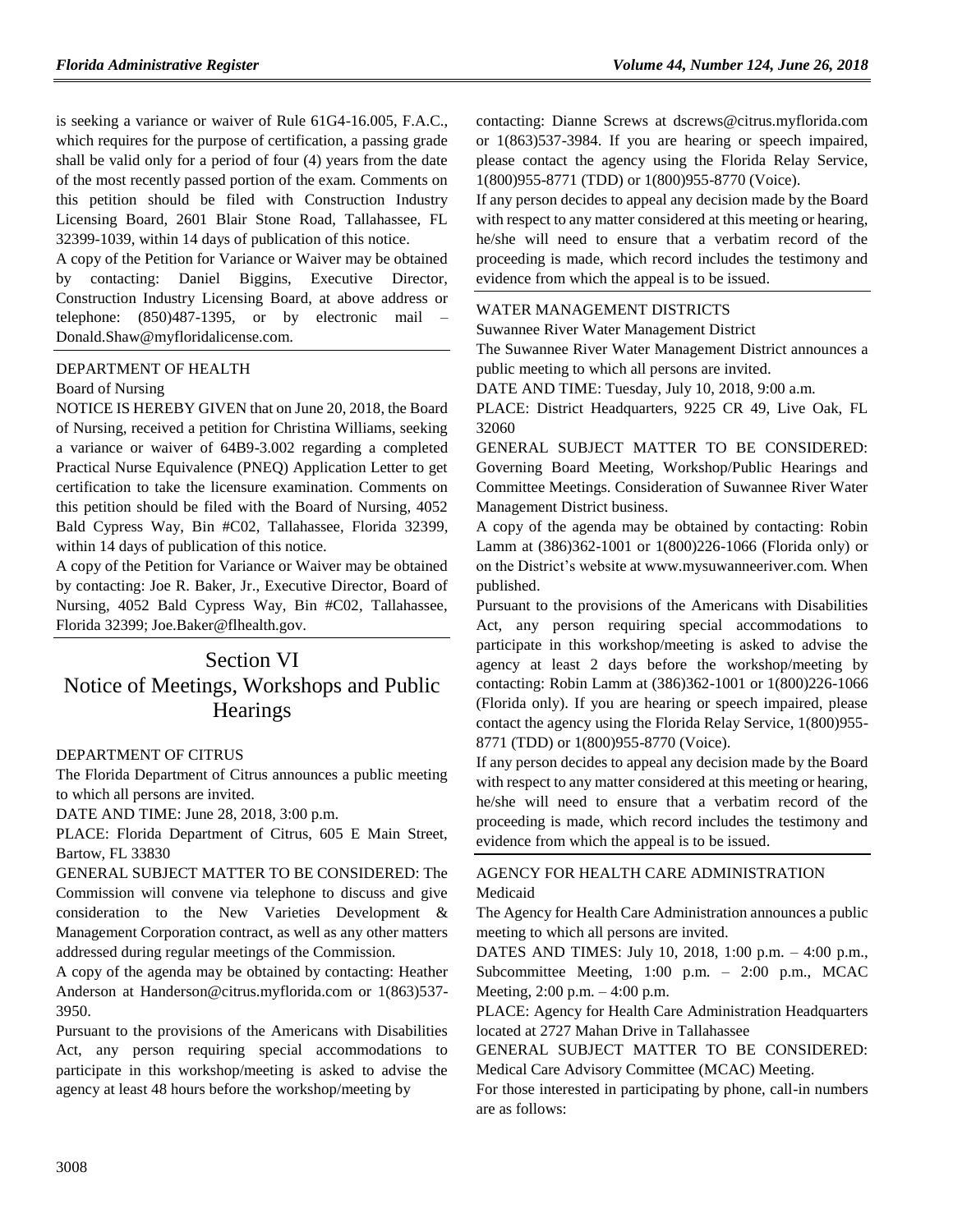MCAC Meeting – call-in number: 1(888)670-3525 followed by participant passcode: 3715274100#

Behavioral Health/Substance Use Subcommittee – call-in number: 1(888)670-3525 followed by participant passcode: 1043114408#

Children, Including Safeguards and Performance Measures Related to Foster Children Subcommittee – call-in number: 1(888)670-3525 followed by participant passcode: 3948606224#

Dental Care for Children Subcommittee – call-in number: 1(888)670-3525 followed by participant passcode: 3927099717#

HIV/AIDS Subcommittee – call-in number: 1(888)670-3525 followed by participant passcode: 6399592069#

Managed Long-term Care Subcommittee – call-in number: 1(888)670-3525 followed by participant passcode: 3715274100#. This call-in number is also the operator assisted line being used for the full MCAC meeting.

Following subcommittee breakout sessions, call-in participants in all subcommittees (except Managed Long-term Care) who wish to join the full MCAC meeting must hang up and dial-in to the MCAC meeting using call-in number: 1(888)670-3525 followed by participant passcode: 3715274100#.

A copy of the agenda may be obtained by contacting: Carla Sims in the Medicaid Director's office at (850)412-4013 or by email: Carla.Sims@ahca.myflorida.com.

Pursuant to the provisions of the Americans with Disabilities Act, any person requiring special accommodations to participate in this workshop/meeting is asked to advise the agency at least days before the workshop/meeting by contacting: Carla Sims in the Medicaid Director's office at (850)412-4013 or by email: Carla.Sims@ahca.myflorida.com. If you are hearing or speech impaired, please contact the agency using the Florida Relay Service, 1(800)955-8771 (TDD) or 1(800)955-8770 (Voice).

For more information, you may contact: Carla Sims in the Medicaid Director's office at (850)412-4013 or by email: Carla.Sims@ahca.myflorida.com.

### [DEPARTMENT OF BUSINESS AND PROFESSIONAL](https://www.flrules.org/gateway/department.asp?id=61)  [REGULATION](https://www.flrules.org/gateway/department.asp?id=61)

#### [Florida Real Estate Commission](https://www.flrules.org/gateway/organization.asp?id=283)

The Probable Cause Panel of the Florida Real Estate Commission announces a hearing to which all persons are invited.

DATE AND TIME: Monday, July 16, 2018, 2:30 p.m. or soonest thereafter

PLACE: Zora Neale Hurston Building, North Tower, Suite N901, 400 West Robinson Street, Orlando, Florida 32801

GENERAL SUBJECT MATTER TO BE CONSIDERED: The

Probable Cause Panel will meet to conduct a private meeting to review cases to determine probable cause and to conduct a public meeting to review cases where probable cause was previously found. All or part of this meeting may be conducted as a teleconference in order to permit maximum participation of the Probable Cause Panel or its counsel.

A copy of the agenda may be obtained by contacting: Mike Davis at michael.davis@myfloridalicense.com. Only public portions of the agenda are available upon request.

Pursuant to the provisions of the Americans with Disabilities Act, any person requiring special accommodations to participate in this workshop/meeting is asked to advise the agency at least 5 days before the workshop/meeting by contacting: Division of Real Estate, (407)481-5662. If you are hearing or speech impaired, please contact the agency using the Florida Relay Service, 1(800)955-8771 (TDD) or 1(800)955- 8770 (Voice).

#### [DEPARTMENT OF BUSINESS AND PROFESSIONAL](https://www.flrules.org/gateway/department.asp?id=61)  [REGULATION](https://www.flrules.org/gateway/department.asp?id=61)

#### [Florida Real Estate Commission](https://www.flrules.org/gateway/organization.asp?id=283)

The Florida Real Estate Commission announces a public meeting to which all persons are invited.

DATES AND TIMES: Tuesday, July 17, 2018, 8:30 a.m., ET; meeting will reconvene on Wednesday, July 18, 2017, 8:30 a.m., ET

PLACE: Zora Neale Hurston Building, North Tower, Suite N901, 400 West Robinson Street, Orlando, Florida 32801

GENERAL SUBJECT MATTER TO BE CONSIDERED: Official business of Commission – among topics include, but not limited to, are proposed legislation affecting Chapter 475, Part I, F.S., Chapter 61J2 rule discussion to include the annual rules review for the Annual Regulatory Plan, budget discussions, escrow disbursement requests, recovery fund claims, education issues, petitions for declaratory statement, petitions for rule variance/waiver, disciplinary actions and real estate applications. All or part of this meeting may be conducted as a teleconference in order to permit maximum participation of the Commission members or its counsel.

A copy of the agenda may be obtained by contacting: Mike Davis at michael.davis@myfloridalicense.com.

Pursuant to the provisions of the Americans with Disabilities Act, any person requiring special accommodations to participate in this workshop/meeting is asked to advise the agency at least 5 days before the workshop/meeting by contacting: Division of Real Estate, (407)481-5662. If you are hearing or speech impaired, please contact the agency using the Florida Relay Service, 1(800)955-8771 (TDD) or 1(800)955- 8770 (Voice).

If any person decides to appeal any decision made by the Board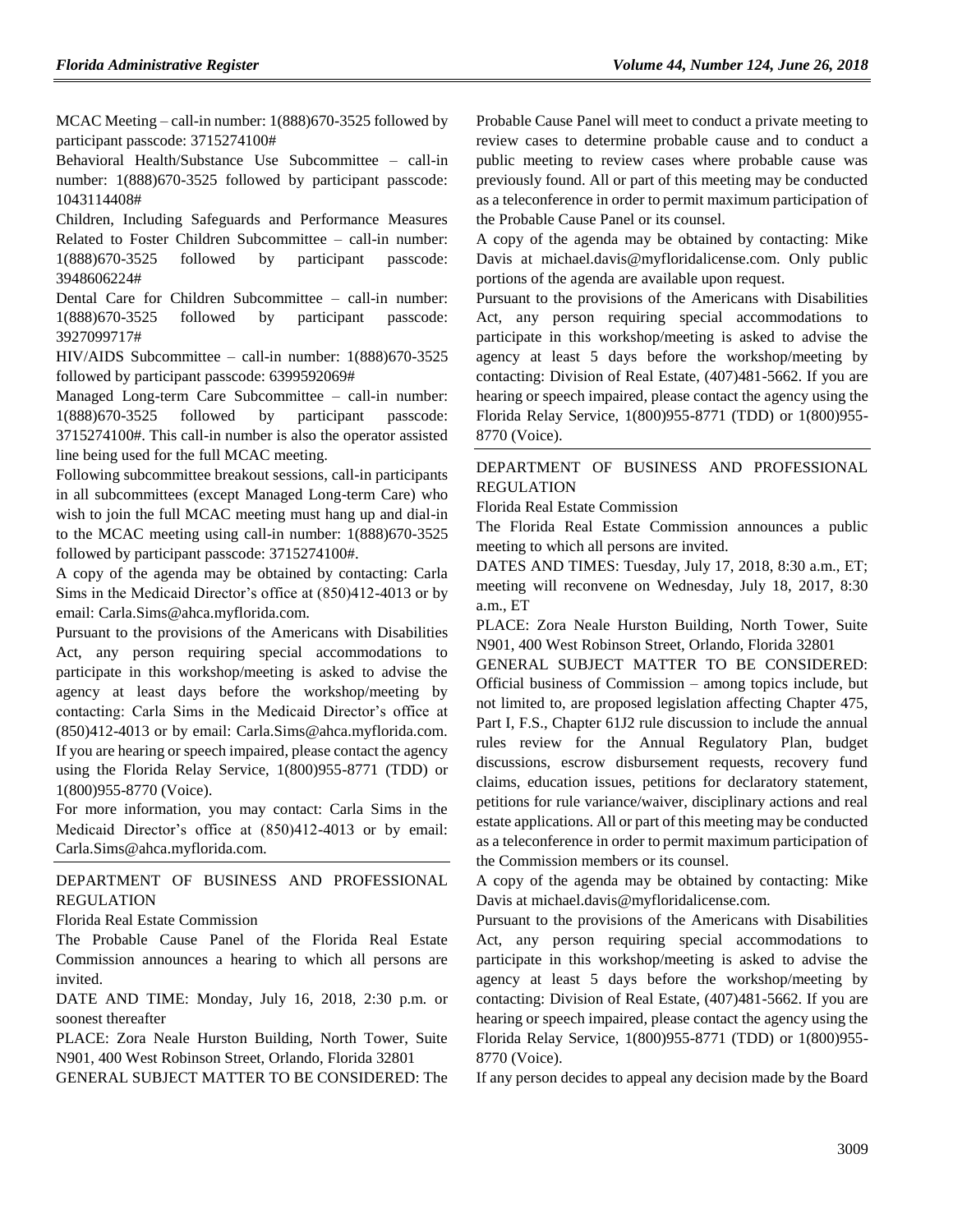with respect to any matter considered at this meeting or hearing, he/she will need to ensure that a verbatim record of the proceeding is made, which record includes the testimony and evidence from which the appeal is to be issued.

## FLORIDA DEPARTMENT OF ENVIRONMENTAL PROTECTION

The Florida Department of Environmental Protection, Florida Coastal Office's Coral Reef Conservation Program announces a public meeting to which all persons are invited.

DATE AND TIME: Tuesday, July 17, 2018, 2:00 p.m.

PLACE: Coral Reef Conservation Program Conference Line GENERAL SUBJECT MATTER TO BE CONSIDERED: DEP Coral Reef Conservation Program is holding a Southeast Florida Coral Reef Initiative (SEFCRI) Local Action Strategy (LAS) Project Team meeting. The meeting will address the new Awareness and Appreciation Project 39, with the aim of updating the outreach needs assessment for SEFCRI efforts:

Project Team introductions

Scope of Work of the project

Goals of the project

Timing and frequency of future meetings and efforts

A copy of the agenda and conference call login information may be obtained by contacting Aubree Zenone by email: [Aubree.Zenone@F](mailto:Aubree.Zenone@)loridaDEP.gov , (305)795-1222 or mail: 1277 NE 79th St, Miami, FL 33138.

Pursuant to the provisions of the Americans with Disabilities Act, any person requiring special accommodations to participate in this workshop/meeting is asked to advise the agency at least 48 hours before the workshop/meeting by contacting: Aubree Zenone at [Aubree.Zenone@FloridaDEP.gov.](mailto:Aubree.Zenone@FloridaDEP.gov) If you are hearing or speech impaired, please contact the agency using the Florida Relay Service, 1(800)955-8771 (TDD) or 1(800)955-8770 (Voice).

#### [DEPARTMENT OF HEALTH](https://www.flrules.org/gateway/department.asp?id=64)

[Board of Opticianry](https://www.flrules.org/gateway/organization.asp?id=303)

The Board of Opticianry announces a public meeting to which all persons are invited.

DATE AND TIME: July 24, 2018, 12:00 Noon, ET

PLACE: 1(888)670-3525 when prompted, enter conference code: 4552635641#

## GENERAL SUBJECT MATTER TO BE CONSIDERED: To conduct general board business.

A copy of the agenda may be obtained by contacting: www.floridasopticianry.gov. If a person decides to appeal any decision made by the Board with respect to any matter considered at this meeting, he/she will need to ensure that a verbatim record of the proceeding is made, which record includes the testimony and evidence upon which the appeal is to be made. Those who are hearing impaired, using TDD

equipment can call the Florida Telephone Relay System at 1(800)955-8771. Persons requiring special accommodations due to disability or physical impairment should contact the Board Office at (850)245-4474 at least one week prior to meeting date.

# [DEPARTMENT OF HEALTH](https://www.flrules.org/gateway/department.asp?id=64)

[Board of Orthotists and Prosthetists](https://www.flrules.org/gateway/organization.asp?id=305)

The Florida Board of Orthotists & Prosthetists announces a telephone conference call to which all persons are invited.

DATE AND TIME: July 25, 2018, 10:00 a.m.

PLACE: Teleconference call:1(888)670-3525, participant code: 5134896685

GENERAL SUBJECT MATTER TO BE CONSIDERED: General board business and disciplinary matters.

A copy of the agenda may be obtained by contacting: C. Erica White, Executive Director, (850)245-4292.

Pursuant to the provisions of the Americans with Disabilities Act, any person requiring special accommodations to participate in this workshop/meeting is asked to advise the agency at least 7 days before the workshop/meeting by contacting: C. Erica White, Executive Director, (850)245-4292. If you are hearing or speech impaired, please contact the agency using the Florida Relay Service, 1(800)955-8771 (TDD) or 1(800)955-8770 (Voice).

If any person decides to appeal any decision made by the Board with respect to any matter considered at this meeting or hearing, he/she will need to ensure that a verbatim record of the proceeding is made, which record includes the testimony and evidence from which the appeal is to be issued.

For more information, you may contact: C. Erica White, Executive Director, (850)245-4292.

#### [DEPARTMENT OF FINANCIAL SERVICES](https://www.flrules.org/gateway/department.asp?id=69)

[Division of Workers' Compensation](https://www.flrules.org/gateway/organization.asp?id=370)

The Department of Financial Services, Division of Workers' Compensation, and the Three-Member Panel announces a public meeting to which all persons are invited.

DATE AND TIME: Friday, July 6, 2018, 11:00 a.m. – 12:30 p.m. (Eastern Time)

PLACE: Room 116, Larson Bldg., 200 E. Gaines St., Tallahassee, Florida

GENERAL SUBJECT MATTER TO BE CONSIDERED: The purpose of the meeting is to approve maximum reimbursement allowances for inpatient hospital care based upon a new schedule of per diem rates, pursuant to subsection 440.13(12), F.S., which will be included in the Hospital Reimbursement Manual, 2018 edition. The Three-Member Panel will receive public comment and testimony. Special Note: the maximum reimbursement allowances for outpatient hospital care will not change and are those that were approved by the Three-Member Panel at its April 10, 2018 public meeting.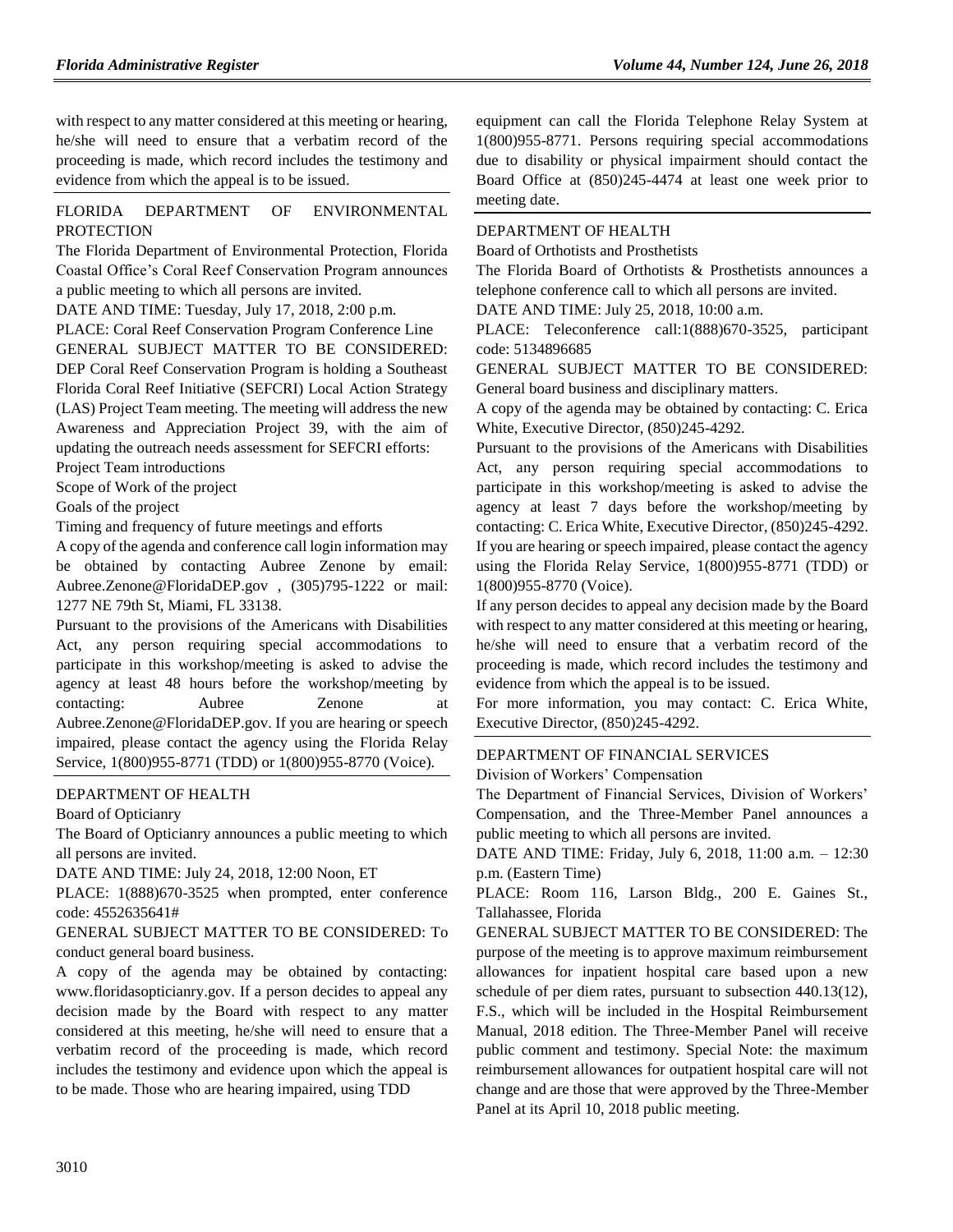A copy of the agenda may be obtained by contacting: The Division of Workers' Compensation will publish the agenda and meeting packet for the Panel's July 6, 2018, meeting on the Division's website under "Notices" (https://www.myfloridacfo.com/division/wc/noticesrules.htm). Pursuant to the provisions of the Americans with Disabilities Act, any person requiring special accommodations to participate in this workshop/meeting is asked to advise the agency at least 5 days before the workshop/meeting by contacting: Vicky Fletcher at (850)413-4185. If you are hearing or speech impaired, please contact the agency using the Florida Relay Service, 1(800)955-8771 (TDD) or 1(800)955-8770 (Voice).

For more information, you may contact:

Theresa Pugh, Program Administrator, Medical Services Section, Division of Workers' Compensation at (850)413-1721 or Theresa.Pugh@myfloridacfo.com.

#### [DEPARTMENT OF MILITARY AFFAIRS](https://www.flrules.org/gateway/department.asp?id=70)

The Florida National Guard Foundation announces a telephone conference call to which all persons are invited.

DATE AND TIME: July 16, 2018, 1:00 p.m.

PLACE: Soldiers and Airman Conference Room, 82 Marine Street, St. Augustine, FL 32084

GENERAL SUBJECT MATTER TO BE CONSIDERED: Budget Review for New Fiscal year; Review and update Foundation Guidelines for Assistance; Review of Scholarship Program.

A copy of the agenda may be obtained by contacting: Debra Cox, debra.a.cox4.nfg@mail.mil.

Pursuant to the provisions of the Americans with Disabilities Act, any person requiring special accommodations to participate in this workshop/meeting is asked to advise the agency at least 5 days before the workshop/meeting by contacting: Debra Cox, debra.a.cox4.nfg@mail.mil. If you are hearing or speech impaired, please contact the agency using the Florida Relay Service, 1(800)955-8771 (TDD) or 1(800)955- 8770 (Voice).

If any person decides to appeal any decision made by the Board with respect to any matter considered at this meeting or hearing, he/she will need to ensure that a verbatim record of the proceeding is made, which record includes the testimony and evidence from which the appeal is to be issued.

For more information, you may contact: Debra Cox, (904)823- 0690, debra.a.cox4.nfg@mail.mil.

### [DEPARTMENT OF ECONOMIC OPPORTUNITY](https://www.flrules.org/gateway/department.asp?id=73)

[Division of Workforce Services](https://www.flrules.org/gateway/organization.asp?id=1065)

The Reemployment Assistance Appeals Commission announces a public meeting to which all persons are invited. DATE AND TIME: July 3, 2018, 9:30 a.m.

PLACE: Reemployment Assistance Appeals Commission, 101 Rhyne Building, 2740 Centerview Drive, Tallahassee, Florida 32399-4151

GENERAL SUBJECT MATTER TO BE CONSIDERED: Deliberation for cases pending before the Reemployment Assistance Appeals Commission that are ready for final review and the Chairman's report. No public testimony will be taken.

A copy of the agenda may be obtained by contacting: Reemployment Assistance Appeals Commission, 101 Rhyne Building, 2740 Centerview Drive, Tallahassee, Florida 32399- 4151, (850)487-2685.

Pursuant to the provisions of the Americans with Disabilities Act, any person requiring special accommodations to participate in this workshop/meeting is asked to advise the agency at least 24 hours before the workshop/meeting by contacting: Reemployment Assistance Appeals Commission, 101 Rhyne Building, 2740 Centerview Drive, Tallahassee, Florida 32399-4151, (850)487-2685. If you are hearing or speech impaired, please contact the agency using the Florida Relay Service, 1(800)955-8771 (TDD) or 1(800)955-8770 (Voice).

For more information, you may contact: Reemployment Assistance Appeals Commission, 101 Rhyne Building, 2740 Centerview Drive, Tallahassee, Florida 32399-4151, (850)487- 2685.

# [MRGMIAMI](https://www.flrules.org/gateway/organization.asp?id=981)

The Florida Department of Transportation announces a public meeting to which all persons are invited.

DATE AND TIME: Tuesday, July 10, 2018, 6:00 p.m. – 8:00 p.m.

PLACE: Rogers Community United Methodist Church, 1100 15th Street E, Bradenton, FL 34208

GENERAL SUBJECT MATTER TO BE CONSIDERED: The Florida Department of Transportation (FDOT), District One, is holding a public information meeting regarding construction on SR 70/15th Street E at 9th Avenue/Martin Luther King Avenue in Manatee County.

The public meeting is from 6:00 p.m. to 8:00 p.m. on Tuesday, July 10, 2018 at Rogers Community United Methodist Church, 1100 15th Street E, Bradenton, Florida 34208. FDOT will hold this meeting to give interested persons the opportunity to talk one-on-one with staff and make comments about the project. The meeting will be an open house format with no formal presentation.

The project includes constructing a roundabout at the intersection of SR 70/15th Street E and 9th Avenue/Martin Luther King Avenue; removing old asphalt and resurfacing the roadway; drainage improvements; sidewalk construction; highway lighting, and new signing and pavement markings.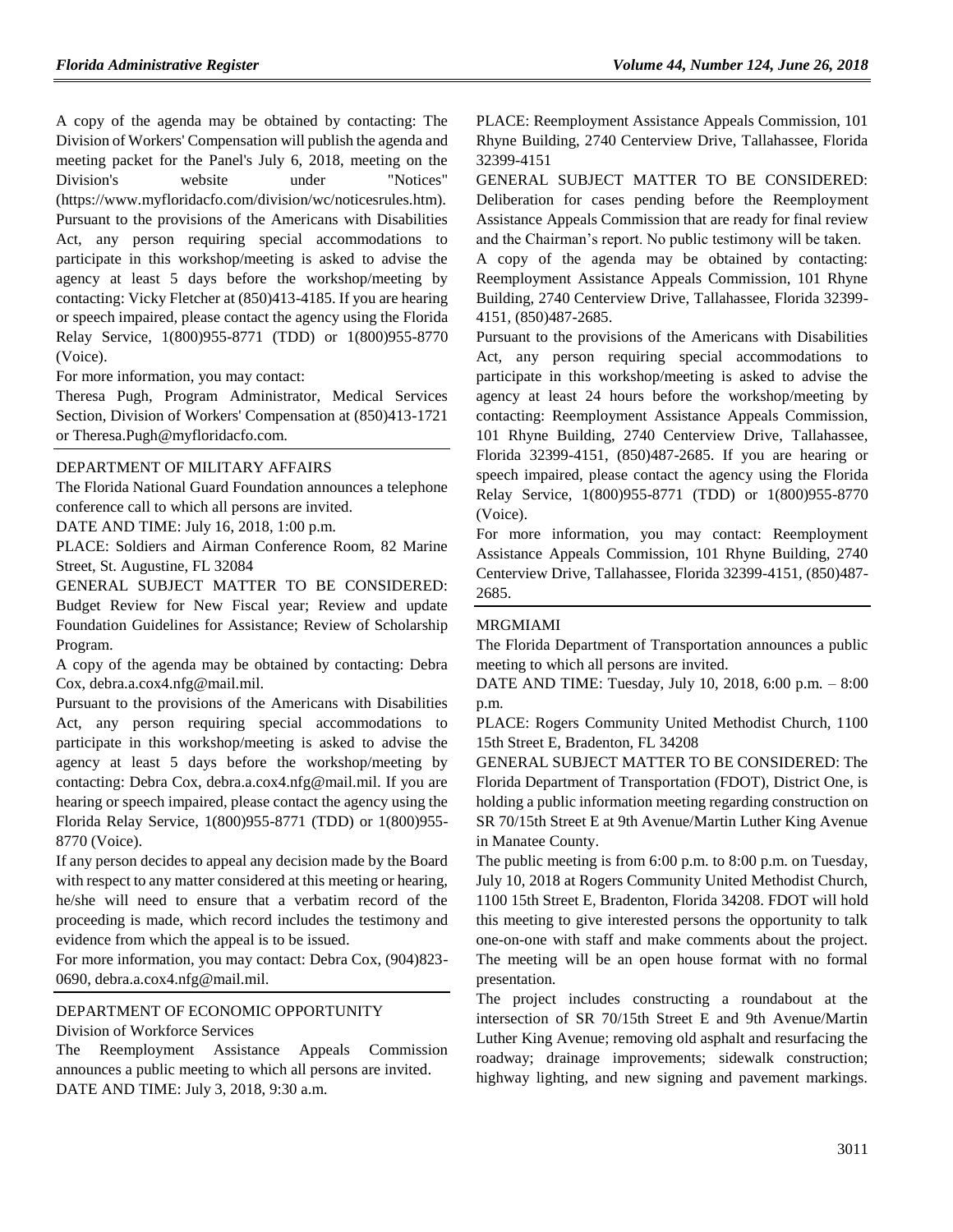The \$2.1 million project begins late July with completion expected in spring 2019.

Pursuant to the provisions of the Americans with Disabilities Act, any person requiring special accommodations to participate in this workshop/meeting is asked to advise the agency at least 7 days before the workshop/meeting by contacting: Cynthia Sykes, (863)519-2573, Cynthia.sykes@dot.state.fl.us. If you are hearing or speech impaired, please contact the agency using the Florida Relay Service, 1(800)955-8771 (TDD) or 1(800)955-8770 (Voice).

For more information, you may contact: Lauren Hatchell, Community Outreach Manager, (941)708-4418, lauren.hatchell@dot.state.fl.us.

## **OCAUSA**

The Florida Department of Transportation, District Seven announces a public meeting to which all persons are invited.

DATE AND TIME: DATE AND TIME: Tuesday, July 10, 2018, 5:30 p.m. – 7:30 p.m.

PLACE: Tampa First Seventh-Day Adventist Church, 822 West Linebaugh Avenue, Tampa, FL 33612

GENERAL SUBJECT MATTER TO BE CONSIDERED: The Florida Department of Transportation (FDOT), District Seven, is holding an Alternatives Public Meeting for a corridor planning study along West Busch Boulevard (SR 580) from North Dale Mabry Highway to North Nebraska Avenue, a distance of approximately 3.3 miles. The study area includes portions of unincorporated Hillsborough County and the City of Tampa.

The FDOT is looking for ways to improve West Busch Boulevard (SR 580) for pedestrians, bicyclists, transit users and motorists. The Alternatives Public Meeting is an opportunity for the project team to report on the findings from Project Advisory Group Meetings, Visioning Workshop, and present the initial alternatives under consideration.

The environmental review, consultation, and other actions required by applicable federal environmental laws for this project are being, or have been, carried out by the Florida Department of Transportation (FDOT) pursuant to 23 U.S.C. §327 and a Memorandum of Understanding dated December 14, 2016 and executed by the Federal Highway Administration and FDOT.

A copy of the agenda may be obtained by contacting: Mr. Brian Shroyer, Project Manager, at (813)975-6449 or via email at Brian.Shroyer@dot.state.fl.us.

Pursuant to the provisions of the Americans with Disabilities Act, any person requiring special accommodations to participate in this workshop/meeting is asked to advise the agency at least 7 days before the workshop/meeting by contacting: Stephen Benson, Public Involvement Coordinator,

at (813)975-6427 or (800) 226-7220 Comuniquese Con Nosotros

Nos importa mucho la opinión del público sobre el proyecto. Si usted tiene preguntas o comentarios, o si simplemente desea más información, por favor comuniquese con nuestra representante, Lilliam Escalera, al (813)975-6403, Departamento de Transportación de Florida, 11201 N. McKinley Dr., Tampa, FL 33612, Lilliam.Escalera@dot.state.fl.us. If you are hearing or speech impaired, please contact the agency using the Florida Relay Service, 1(800)955-8771 (TDD) or 1(800)955-8770 (Voice). For more information, you may contact: Mr. Brian Shroyer, Project Manager, at (813)975-6449 or via email at Brian.Shroyer@dot.state.fl.us.

# Section VII

# Notice of Petitions and Dispositions Regarding Declaratory Statements

[DEPARTMENT OF BUSINESS AND PROFESSIONAL](https://www.flrules.org/gateway/department.asp?id=61)  [REGULATION](https://www.flrules.org/gateway/department.asp?id=61)

[Division of Florida Condominiums, Timeshares and Mobile](https://www.flrules.org/gateway/organization.asp?id=248)  [Homes](https://www.flrules.org/gateway/organization.asp?id=248)

NOTICE IS HEREBY GIVEN that the Division of Florida Condominiums, Timeshares, and Mobile Homes, Department of Business and Professional Regulation, State of Florida, has received the petition for declaratory statement from Christian T. Van Hise, Esq. on behalf of Donald & Sharon Tomnitz, In Re: The Beach Residences Condominium Association, Inc., Docket No. 2018032415, filed on June 19, 2018.The petition seeks the agency's opinion as to the applicability of subsection 718.303(1), Florida Statutes, as it applies to the petitioner.

Whether the Association acted in violation of subsection 718.303(1), Florida Statutes, by hiring an unlicensed interior designer to provide services at the Condominium property?

A copy of the Petition for Declaratory Statement may be obtained by contacting: Danielle Walker, Administrative Assistant II, at Department of Business and Professional Regulation, Division of Florida Condominiums, Timeshares, and Mobile Homes, 2601 Blair Stone Road, Tallahassee, Florida 32399-1030; (850)717-1539;

Danielle.Walker@myfloridalicense.com.

Please refer all comments to: Chevonne Christian, Chief Attorney, Department of Business and Professional Regulation, Division of Florida Condominiums, Timeshares, and Mobile Homes, 2601 Blair Stone Road, Tallahassee, Florida 32399- 2202. Responses, motions to intervene, or requests for an agency hearing, subsection 120.57(2), Fla. Stat., must be filed within 21 days of this notice.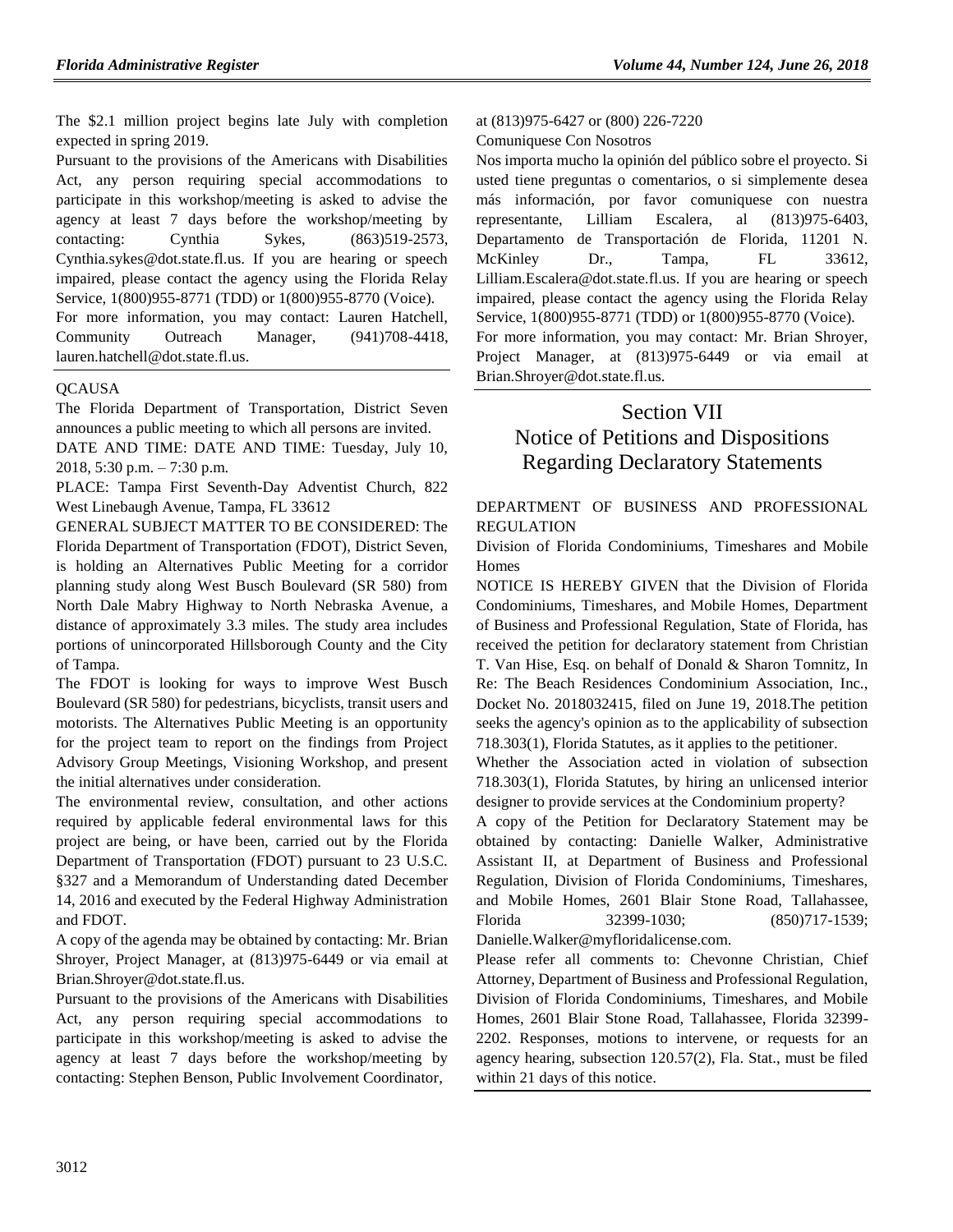# Section VIII Notice of Petitions and Dispositions Regarding the Validity of Rules

Notice of Petition for Administrative Determination has been filed with the Division of Administrative Hearings on the following rules:

# NONE

Notice of Disposition of Petition for Administrative Determination has been filed with the Division of Administrative Hearings on the following rules:

# NONE

Section IX Notice of Petitions and Dispositions Regarding Non-rule Policy Challenges

# NONE

Section X Announcements and Objection Reports of the Joint Administrative Procedures Committee

# NONE

Section XI Notices Regarding Bids, Proposals and Purchasing

# [DEPARTMENT OF TRANSPORTATION](https://www.flrules.org/gateway/department.asp?id=14)

# LEASING OF DEPARTMENT AND CENTRAL FLORIDA EXPRESSWAY AUTHORITY RIGHTS OF WAY FOR AN INTERCITY PASSENGER RAIL SYSTEM

The Florida Department of Transportation (FDOT) is requesting proposals to lease rights of way owned by the Department and the Central Florida Expressway Authority ("CFX"), for the purposes of constructing and operating intercity passenger rail service between Orlando and Tampa, Florida. Qualified proposers must submit a proposal in accordance with the project Request for Proposal (RFP) document. The RFP may be obtained by submitting a written request to: [row.passengerrail@dot.state.fl.us](mailto:row.passengerrail@dot.state.fl.us)

Please provide a contact name and e-mail address when submitting your request. Questions about the RFP should also be directed to the aforementioned e-mail address. Notice of changes (addenda) to the RFP will be posted on the FDOT Procurement web site at:

<http://fdot.gov/procurement/passengerrail.shtm>

It is the responsibility of all potential proposers to monitor the website for any changing information prior to submitting your proposal. Proposals must be submitted by the time and date deadline indicated in the RFP.

An application fee of \$50,000.00 is required from each proposer upon submittal of its proposal to FDOT.

#### AULD & WHITE CONSTRUCTORS, LLC

Robert F. Ensslin Armory Phase II Renovations - Request for Proposal

NOTICE IS HEREBY GIVEN that Auld & White Constructors, LLC, in conjunction with the Robert F. Ensslin Armory, will be accepting sealed proposals, which will be received until 2:00 p.m., Tuesday, July 17, 2018, at Auld & White Constructors, LLC, 4168 Southpoint Parkway, Suite 101, Jacksonville, Florida 32216, for the referenced project. Bids shall be opened publicly at Auld & White Constructors, LLC, 4168 Southpoint Parkway, Suite 101, Jacksonville, Florida 32216.

## SCOPE DESCRIPTION:

This is a CM project consisting of 55,000 sf of phased renovation work to the First & Second Floors. Scopes include selective demolition, concrete, masonry & brick repairs, structural steel, millwork, finish carpentry, waterproofing, spray foam insulation, ACM, roof patching, doors & hardware, exterior windows, ballistics storefront, EIFS repairs, drywall & ceilings, hard & soft flooring, painting, specialties, signage, furniture moving & storage, temporary cubicles, elevator cab upgrade, MEPs & fire sprinklers.

Project includes ten (10) Additive Alternates listed on Sheet G0.4 that should be priced separately.

MANDATORY pre-bid site visit is scheduled for June 28, 2018 at 10:00 a.m. Valid form of government issued ID is required.

Bids shall be sealed & delivered on Auld & White Constructor's Bid Form no later than July 17, 2018 at 2:00 p.m. at which time they will be publicly opened.

AWC Bid Form distribution is forthcoming.

Interested Bidders are required to notify Auld & White Constructors, LLC, of their Intent to Bid, in writing, no later than Thursday, June 28, 2018. Interested Bidders who fail to notify Auld & White Constructors, LLC, of their intent to bid by the date referenced above MAY NOT be permitted to bid. Bid drawings, forms, and specifications will be available at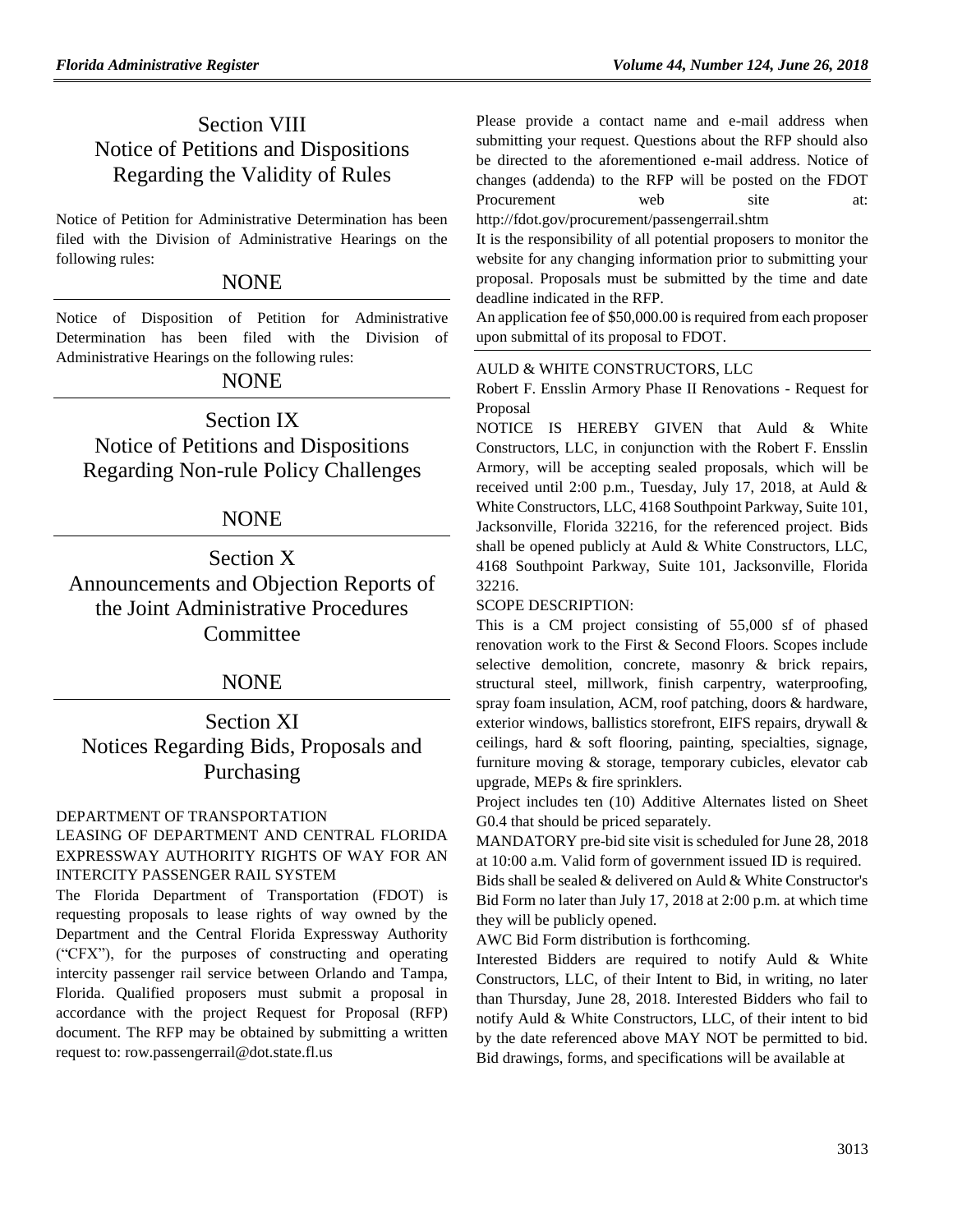Auld & White Constructors, LLC, 4168 Southpoint Parkway, Suite 101, Jacksonville, Florida 32216, on June 15, 2018. All interested bidders shall submit their Notice of Intent to Bid by email Tabitha Hochstein at awcestimating@auld-white.com.

Robert F. Ensslin Armory and Auld & White Constructors, LLC are committed to provide equal opportunity and strongly encourage all interested M/WBE and small business firms and suppliers to submit bids.

Auld & White Constructors, LLC reserves the right to reject any and all bids, waive formalities and irregularities in bidding and to accept bids, which are considered by Auld & White Constructors, LLC to be in the best interest of the project.

# Section XII Miscellaneous

#### [DEPARTMENT OF STATE](https://www.flrules.org/gateway/department.asp?id=1)

Index of Administrative Rules Filed with the Secretary of State Pursuant to Section  $120.55(1)(b)6. - 7$ ., F.S., the below list of rules were filed in the Office of the Secretary of State between 3:00 p.m., Tuesday, June 19, 2018 and 3:00 p.m., Monday, June 25, 2018.

| Rule No.   | <b>File Date</b> | <b>Effective</b> |
|------------|------------------|------------------|
|            |                  | Date             |
| 12AER18-06 | 6/25/2018        | 7/1/2018         |
| 5J-4.004   | 6/25/2018        | 7/15/2018        |
| 5J-4.005   | 6/25/2018        | 7/15/2018        |
| 5J-4.014   | 6/25/2018        | 7/15/2018        |
| 5J-17.011  | 6/25/2018        | 7/15/2018        |
| 5J-17.020  | 6/25/2018        | 7/15/2018        |
| 5J-17.021  | 6/25/2018        | 7/15/2018        |
| 5J-17.022  | 6/25/2018        | 7/15/2018        |
| 5J-17.025  | 6/25/2018        | 7/15/2018        |
| 5J-17.040  | 6/25/2018        | 7/15/2018        |
| 5J-17.041  | 6/25/2018        | 7/15/2018        |
| 5J-17.042  | 6/25/2018        | 7/15/2018        |
| 5J-17.043  | 6/25/2018        | 7/15/2018        |
| 5J-17.044  | 6/25/2018        | 7/15/2018        |
| 5J-17.045  | 6/25/2018        | 7/15/2018        |
| 5J-17.047  | 6/25/2018        | 7/15/2018        |

| $\overline{5J}$ -17.048                   | 6/25/2018 | 7/15/2018 |  |  |
|-------------------------------------------|-----------|-----------|--|--|
| 5J-17.050                                 | 6/25/2018 | 7/15/2018 |  |  |
| 5J-17.052                                 | 6/25/2018 | 7/15/2018 |  |  |
| 5J-17.053                                 | 6/25/2018 | 7/15/2018 |  |  |
| 5J-17.060                                 | 6/25/2018 | 7/15/2018 |  |  |
| 5J-17.062                                 | 6/25/2018 | 7/15/2018 |  |  |
| 25-30.433                                 | 6/21/2018 | 7/11/2018 |  |  |
| 33-401.701                                | 6/25/2018 | 7/15/2018 |  |  |
| 33-603.201                                | 6/25/2018 | 7/15/2018 |  |  |
| 59A-3.081                                 | 6/22/2018 | 7/1/2018  |  |  |
| 59A-10.033                                | 6/22/2018 | 7/1/2018  |  |  |
| 59A-10.034                                | 6/22/2018 | 7/1/2018  |  |  |
| 59A-10.035                                | 6/22/2018 | 7/1/2018  |  |  |
| 59A-10.036                                | 6/22/2018 | 7/1/2018  |  |  |
| 59A-10.037                                | 6/22/2018 | 7/1/2018  |  |  |
| 59G-6.020                                 | 6/22/2018 | 7/12/2018 |  |  |
| 64B3-5.003                                | 6/19/2018 | 7/9/2018  |  |  |
| 64B8-13.008                               | 6/25/2018 | 7/15/2018 |  |  |
| 64B8-50.003                               | 6/20/2018 | 7/10/2018 |  |  |
| 64B15-13.0025                             | 6/21/2018 | 7/11/2018 |  |  |
| 64B16-27.820                              | 6/21/2018 | 7/11/2018 |  |  |
| 64B16-30.002                              | 6/21/2018 | 7/11/2018 |  |  |
| <b>LIST OF RULES AWAITING LEGISLATIVE</b> |           |           |  |  |

**APPROVAL SECTIONS 120.541(3), 373.139(7) AND/OR 373.1391(6), FLORIDA STATUTES**

| Rule No.    | <b>File Date</b> | <b>Effective</b><br><b>Date</b> |
|-------------|------------------|---------------------------------|
| 60FF1-5.009 | 7/21/2016        | **/**/****                      |
| 64B8-10.003 | 12/9/2015        | **/**/****                      |
| 69L-7.020   | 12/15/2017       | **/**/****                      |
| 69L-7.501   | 12/15/2017       | **/**/****                      |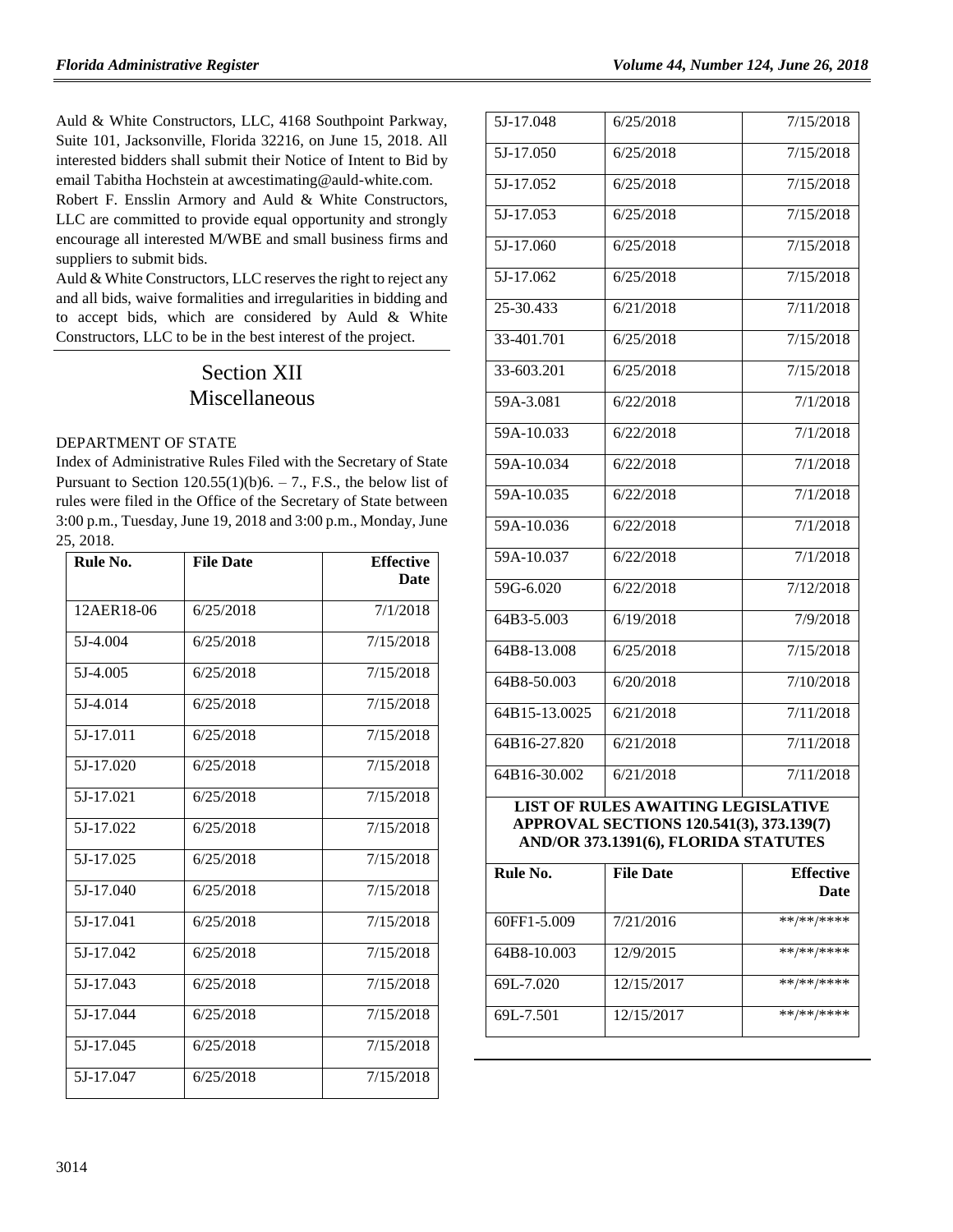# Section XIII Index to Rules Filed During Preceding Week

# INDEX TO RULES FILED BETWEEN JUNE 18, 2018 AND JUNE 22, 2018

| Rule No. | File Date | Effective | Proposed | Amended  |
|----------|-----------|-----------|----------|----------|
|          |           | Date      | Vol./No. | Vol./No. |

#### **PUBLIC SERVICE COMMISSION**

25-30.433 6/21/2018 7/11/2018 44/44

#### **AGENCY FOR HEALTH CARE ADMINISTRATION Health Facility and Agency Licensing**

|                      | <b>Health Facility and Agency Litensing</b> |       |
|----------------------|---------------------------------------------|-------|
| 59A-3.081 6/22/2018  | 7/1/2018                                    | 44/91 |
| 59A-10.033 6/22/2018 | 7/1/2018                                    | 44/85 |
| 59A-10.034 6/22/2018 | 7/1/2018                                    | 44/85 |
| 59A-10.035 6/22/2018 | 7/1/2018                                    | 44/85 |
| 59A-10.036 6/22/2018 | 7/1/2018                                    | 44/85 |
| 59A-10.037 6/22/2018 | 7/1/2018                                    | 44/85 |

#### **Medicaid**

| 59G-6.020 | 6/22/2018 | 7/12/2018 | 44/59 |
|-----------|-----------|-----------|-------|
|           |           |           |       |

#### **DEPARTMENT OF ENVIRONMENTAL PROTECTION**

| 62-710.210 | 6/18/2018 | 6/18/2018 | 44/73 |  |
|------------|-----------|-----------|-------|--|
| 62-710.500 | 6/18/2018 | 6/18/2018 | 44/73 |  |
| 62-710.510 | 6/18/2018 | 6/18/2018 | 44/73 |  |
| 62-710.600 | 6/18/2018 | 6/18/2018 | 44/73 |  |
| 62-710.800 | 6/18/2018 | 6/18/2018 | 44/73 |  |
| 62-710.901 | 6/18/2018 | 6/18/2018 | 44/73 |  |
| 62-730.020 | 6/18/2018 | 6/18/2018 | 44/73 |  |
| 62-730.021 | 6/18/2018 | 6/18/2018 | 44/73 |  |
| 62-730.030 | 6/18/2018 | 6/18/2018 | 44/73 |  |
| 62-730.150 | 6/18/2018 | 6/18/2018 | 44/73 |  |
| 62-730.160 | 6/18/2018 | 6/18/2018 | 44/73 |  |
| 62-730.161 | 6/18/2018 | 6/18/2018 | 44/73 |  |
| 62-730.170 | 6/18/2018 | 6/18/2018 | 44/73 |  |
| 62-730.171 | 6/18/2018 | 6/18/2018 | 44/73 |  |
| 62-730.180 | 6/18/2018 | 6/18/2018 | 44/73 |  |
| 62-730.181 | 6/18/2018 | 6/18/2018 | 44/73 |  |
| 62-730.183 | 6/18/2018 | 6/18/2018 | 44/73 |  |
| 62-730.185 | 6/18/2018 | 6/18/2018 | 44/73 |  |
| 62-730.186 | 6/18/2018 | 6/18/2018 | 44/73 |  |
| 62-730.220 | 6/18/2018 | 6/18/2018 | 44/73 |  |
| 62-730.265 | 6/18/2018 | 6/18/2018 | 44/73 |  |
| 62-730.900 | 6/18/2018 | 6/18/2018 | 44/73 |  |
| 62-737.150 | 6/18/2018 | 6/18/2018 | 44/73 |  |
| 62-737.400 | 6/18/2018 | 6/18/2018 | 44/73 |  |

62-737.900 6/18/2018 6/18/2018 44/73

## **DEPARTMENT OF HEALTH**

**Board of Clinical Laboratory Personnel**

64B3-5.003 6/19/2018 7/9/2018 44/90

### **Board of Medicine**

64B8-50.003 6/20/2018 7/10/2018 44/95

#### **Board of Osteopathic Medicine**

64B15-13.0025 6/21/2018 7/11/2018 44/91

#### **Board of Pharmacy**

64B16-27.820 6/21/2018 7/11/2018 44/96 64B16-30.002 6/21/2018 7/11/2018 44/96

## **FLORIDA HOUSING FINANCE CORPORATION**

| 67-21.001  | 6/18/2018 | 7/8/2018 | 44/90 |
|------------|-----------|----------|-------|
| 67-21.002  | 6/18/2018 | 7/8/2018 | 44/90 |
| 67-21.0025 | 6/18/2018 | 7/8/2018 | 44/90 |
| 67-21.003  | 6/18/2018 | 7/8/2018 | 44/90 |
| 67-21.004  | 6/18/2018 | 7/8/2018 | 44/90 |
| 67-21.0045 | 6/18/2018 | 7/8/2018 | 44/90 |
| 67-21.006  | 6/18/2018 | 7/8/2018 | 44/90 |
| 67-21.007  | 6/18/2018 | 7/8/2018 | 44/90 |
| 67-21.008  | 6/18/2018 | 7/8/2018 | 44/90 |
| 67-21.009  | 6/18/2018 | 7/8/2018 | 44/90 |
| 67-21.010  | 6/18/2018 | 7/8/2018 | 44/90 |
| 67-21.013  | 6/18/2018 | 7/8/2018 | 44/90 |
| 67-21.014  | 6/18/2018 | 7/8/2018 | 44/90 |
| 67-21.015  | 6/18/2018 | 7/8/2018 | 44/90 |
| 67-21.017  | 6/18/2018 | 7/8/2018 | 44/90 |
| 67-21.018  | 6/18/2018 | 7/8/2018 | 44/90 |
| 67-21.019  | 6/18/2018 | 7/8/2018 | 44/90 |
| 67-21.025  | 6/18/2018 | 7/8/2018 | 44/90 |
| 67-21.026  | 6/18/2018 | 7/8/2018 | 44/90 |
| 67-21.027  | 6/18/2018 | 7/8/2018 | 44/90 |
| 67-21.028  | 6/18/2018 | 7/8/2018 | 44/90 |
| 67-21.029  | 6/18/2018 | 7/8/2018 | 44/90 |
| 67-21.030  | 6/18/2018 | 7/8/2018 | 44/90 |
| 67-21.031  | 6/18/2018 | 7/8/2018 | 44/90 |
| 67-48.001  | 6/18/2018 | 7/8/2018 | 44/90 |
| 67-48.002  | 6/18/2018 | 7/8/2018 | 44/90 |
| 67-48.004  | 6/18/2018 | 7/8/2018 | 44/90 |
| 67-48.007  | 6/18/2018 | 7/8/2018 | 44/90 |
| 67-48.0072 | 6/18/2018 | 7/8/2018 | 44/90 |
| 67-48.0075 | 6/18/2018 | 7/8/2018 | 44/90 |
| 67-48.009  | 6/18/2018 | 7/8/2018 | 44/90 |
| 67-48.0095 | 6/18/2018 | 7/8/2018 | 44/90 |
| 67-48.010  | 6/18/2018 | 7/8/2018 | 44/90 |
| 67-48.0105 | 6/18/2018 | 7/8/2018 | 44/90 |